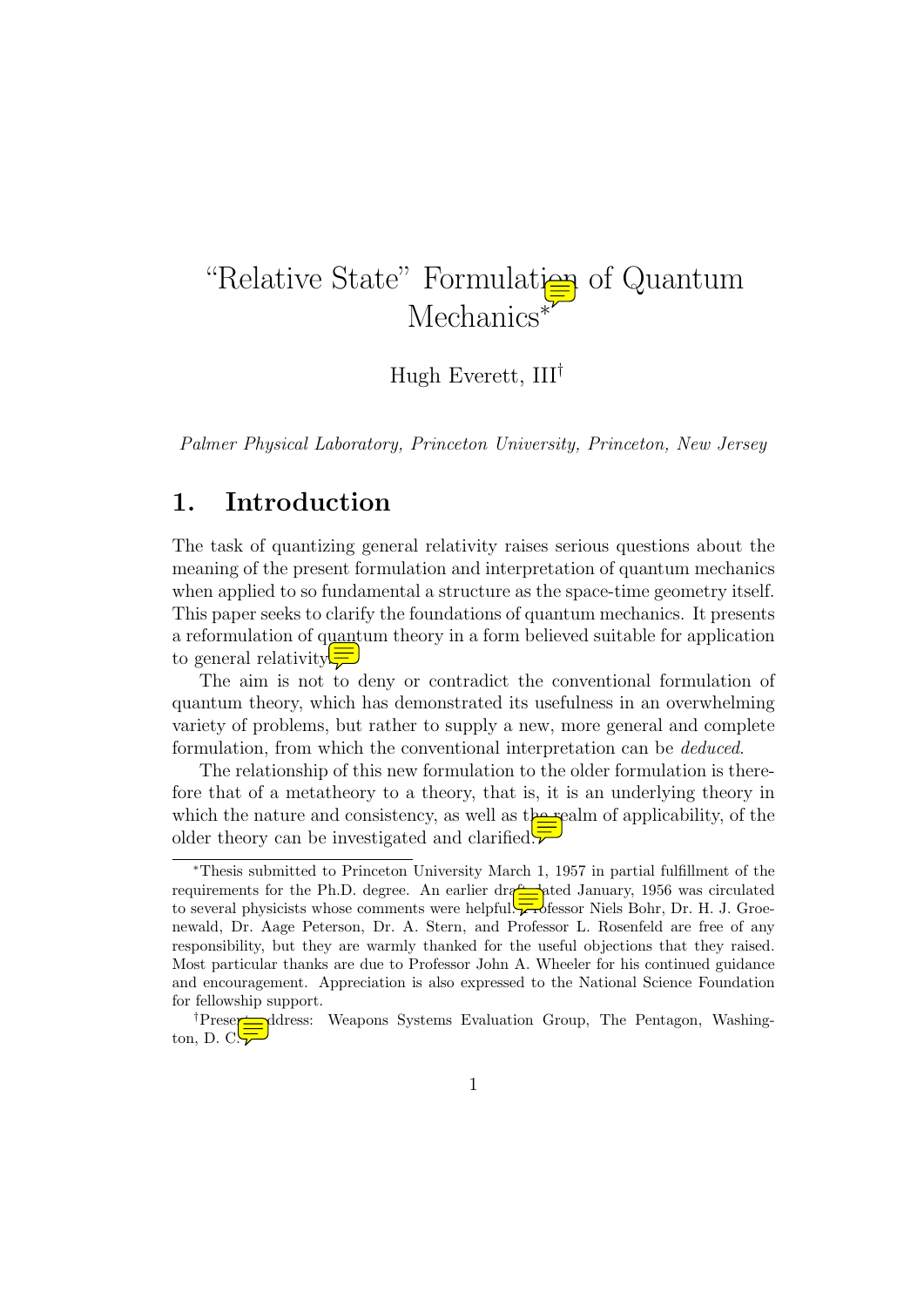The new theory is not based on any radical departure from the conventional one. The special postulates in the old theory which deal with observation are omitted in the new theory. The altered theory thereby acquires a new character. It has to be analyzed in and for itself before any identification becomes possible between the quantities of the theory and the properties of the world of experience.  $\sqrt{2}$  he identification, when made, leads back to the omitted postulates of the conventional theory that deal with observation, but in a manner which clarifies their role and logical position.

We begin with a brief discussion of the conventional formulation, and some of the reasons which motivate one to seek a modification.

## 2. Realm of Applicability of the Conventional or "External Observation" Formulation of Quantum Mechanics

We take the conventional or "external observation" formulation of quantum mechanics to be essentially the following<sup>1</sup>: A physical system is completely described by a state function  $\psi$ , which is an element of a Hilbert space, and which furthermore gives information only to the extent of specifying the probabilities of the results of various observations which can be made on the system by external observers. There are two fundamentally different ways in which the state function can change:

Process 1: The discontinuous change brought about by the observation of a quantity with eigenstates  $\phi_1, \phi_2, \cdots$ , in which the state  $\psi$  will be changed to the state  $\phi_j$  with probability  $|(\psi, \phi_j)|^2$ .

*Process 2*: The continuous, deterministic change of state of an isolated system with time according to a wave equation  $\partial \psi / \partial t = A \psi$ , where A is a linear operator.

This formulation describes a wealth of experience. No experimental evidence is known which contradicts it.  $\frac{1}{\sqrt{2}}$ 

<sup>1</sup>We use the terminology and notation of J. von Neumann, Mathematical Foundations of Quantum Mechnanics, translated by R. T. Beyer (Princeton University Press, Princeton, 1955).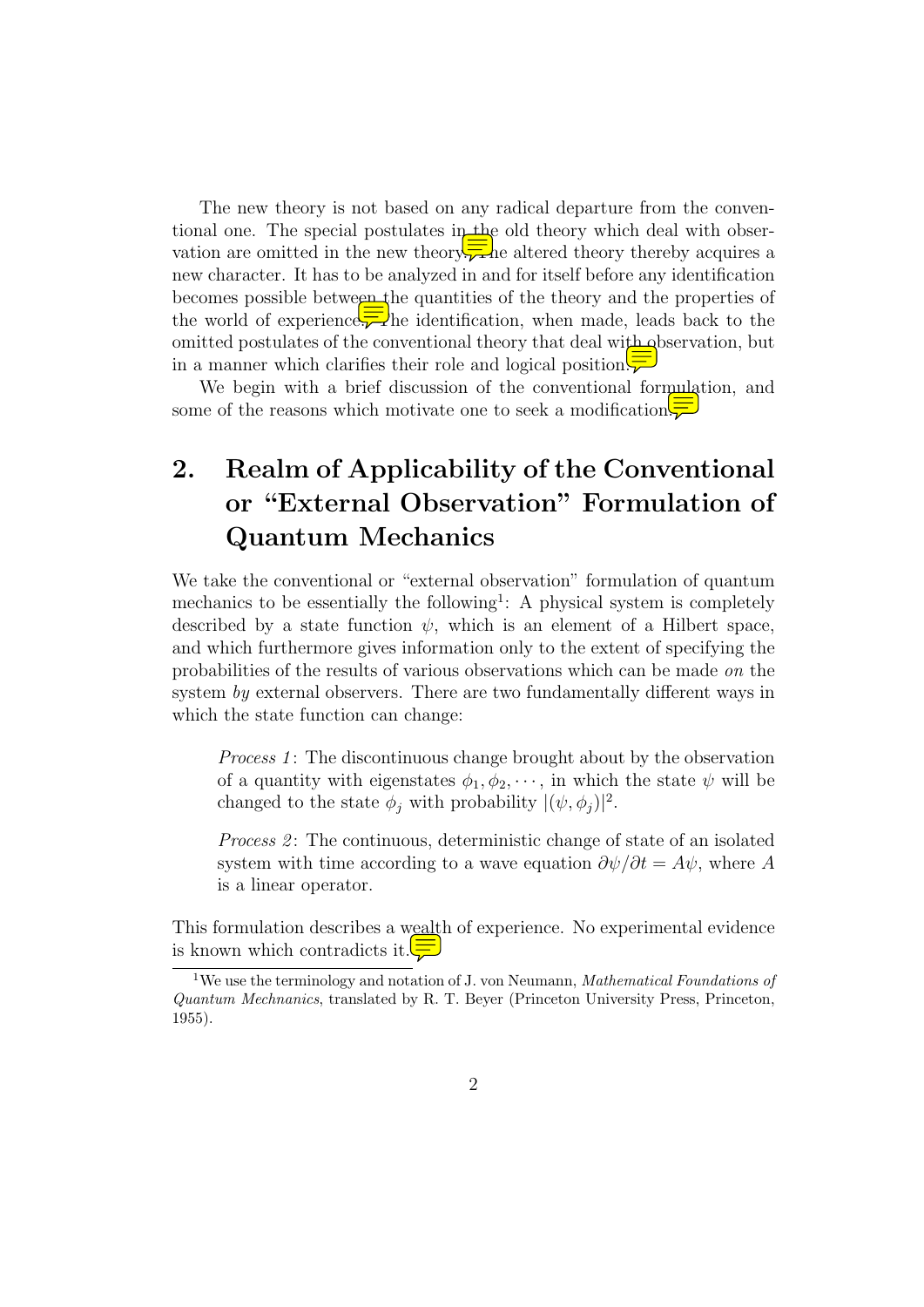Not all conceivable situations fit the framework of this mathematical formulation.  $\frac{1}{\sqrt{2}}$  onsider for example an isolated system consisting of an observer or measuring apparatus, plus an object system. Can the change with time of the state of the *total* system be described by Process  $2\sqrt{2}$  so, then it would appear that no discontinuous probabilistic process like Process 1 can take place. If not, we are forced to admit that systems which contain observers are not subject to the same kind of quantum-mechanical description as we admit for all other physical systems. The question cannot be ruled out as lying in the domain of psychology. Much of the discussion of "observers" in quantum mechanics has to do with photoelectric cells, photographic plates, and similar devices where a mechanistic attitude can hardly be contested. For the following one can limit himself to this class of problems, if he is unwilling to consider **observers** in the more familiar sense on the same mechanistic level of analysis. $\overline{\mathbf{v}}$ 

What mixture of Process 1 and 2 of the conventional formulation is to be applied to the case where only an approximate measure is effected; that is, where an apparatus or observer interacts only weakly and for a limited time with an object system? In this case of an approximate measurement a proper theory must specify (1) the new state of the object system that corresponds to any particular reading of the apparatus and (2) the probability with which this reading will occur. von Neumann showed how to treat a special class of approximate measurements by the method of projection operators.<sup>2</sup> However, a general treatment of all approximate measurements by  $\pm \log$  method of projections operators can be shown (Sec. 4) to be impossible.

How is one to apply the conventional formulation of quantum mechanics to the space-time geometry itself?  $\sqrt{2}$  he issue becomes especially acute in the case of a closed universe.<sup>3</sup> There is no place to stand outside the system to observe it. There is nothing outside it to produce transitions from one state to another. Even the familiar concept of a proper state of the energy is completely inapplicable. In the derivation of the law of conservation of energy, one defines the total energy by way of an integral extended over a surface large enough to include all parts of the system and their interactions.<sup>4</sup> But in a closed space, when a surface is made to include more and more of

 ${}^{2}$ Reference 1, Chap. 4, Sec. 4.

 $3$ See A. Einstein, *The Meaning of Relativity* (Princeton University Press, Princeton, 1950), third edition, p. 107.

<sup>&</sup>lt;sup>4</sup>L. Landau and E. Lifshitz, *The Classical Theory of Fields*, translated by M. Hamermesh (Addison-Wesley Press, Cambridge, 1951), p. 343.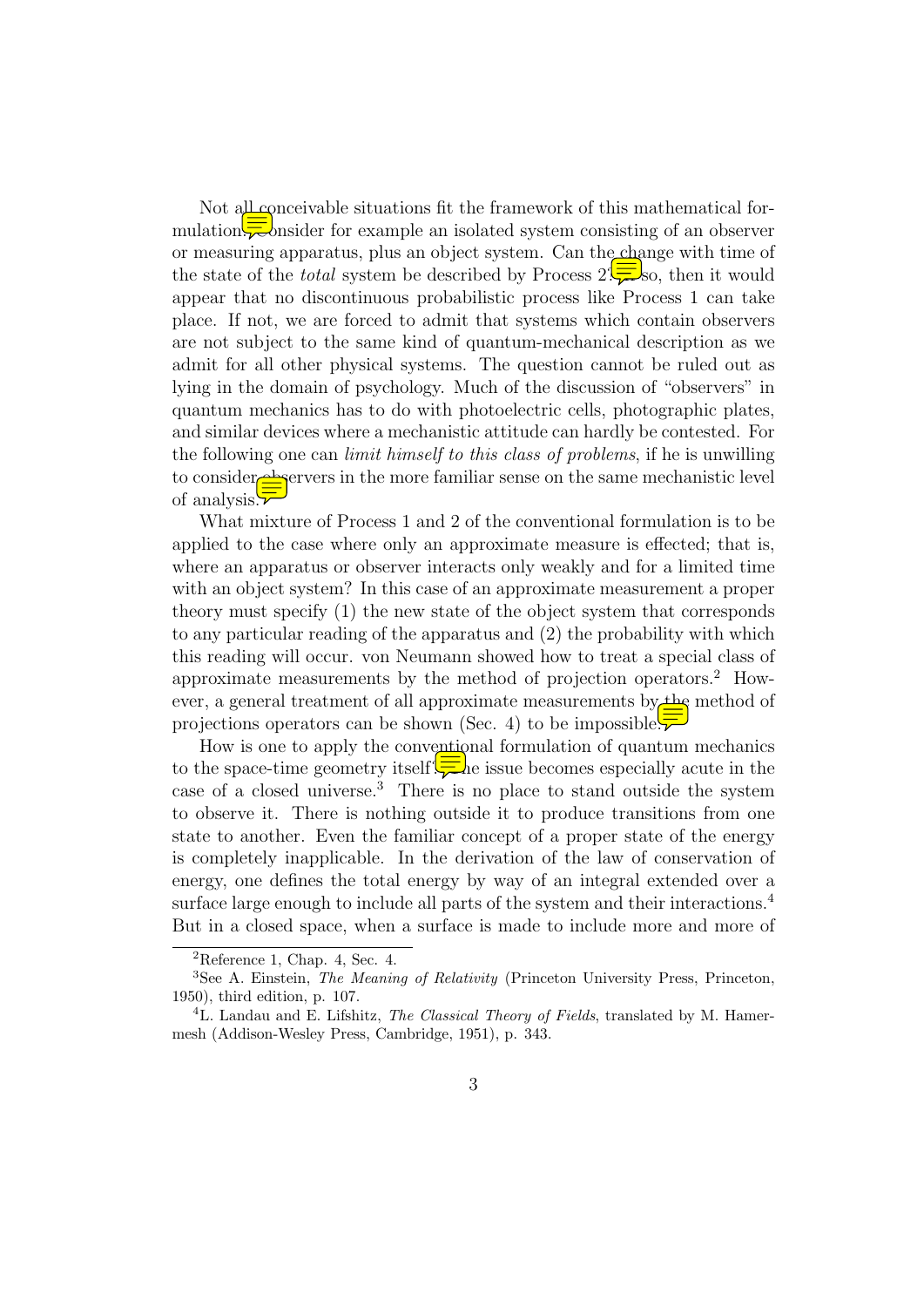the volume, it ultimately disappears into nothingness. Attempts to define the total evergy for a closed space collapse to the vacuous statement, zero equals zero. $\sqrt{2}$ 

How are a quantum description of a closed universe, of approximate measurements, and of a system that contains an observer to be made? These three questions have one feature in common, that they all inquire about the quantum mechanics that is internal to an isolated system.

No way is evident to apply the conventional formulation of quantum mechanics to a system that is not subject to external observation. The whole interpretive scheme of that formalism rests upon the notion of external observation. The probabilities of the various possible outcomes of the observation are prescribed exclusively by Process 1. Without that part of the formalism there is no means whatever to ascribe a physical interpretation to the conventional machinery. But Process  $\frac{1}{2}$  is out of the question for systems not subject to external observation.<sup>5</sup>

## 3. Quantum Mechanics Internal to an Isolated System

This paper proposes to regard pure wave mechanics (Process 2 only) as a complete theory. It postulates that a wave function that obeys a linear wave equation everywhere and at all times supplies a complete mathematical model for every isolated physical system without exception. It further postulates that every system that is subject to external observation can be regarded as part of a larger isolated system.

The wave function is taken as the basic physical entity with no a priori interpretation. Interpretation only comes after an investigation of the logical structure of the theory. Here as always the theory itself sets the framework for its interpretation.<sup>5</sup> $\sqrt{\phantom{a}}$ 

For any interpretation it is necessary to put the mathematical model of the theory into correspondence with experience.  $\sqrt{\frac{1}{\sigma}}$  or this purpose it is necessary to formulate abstract models for observers that can be treated within the theory itself as physical systems, to consider isolated systems containing such model observers in interaction with other subsystems, to

<sup>&</sup>lt;sup>5</sup>See in particular the discussion of this point by N. Bohr and L. Rosenfeld, Kgl. Danske Videnskab. Selskab, Mat.-fys. Medd. 12, No. 8 (1933).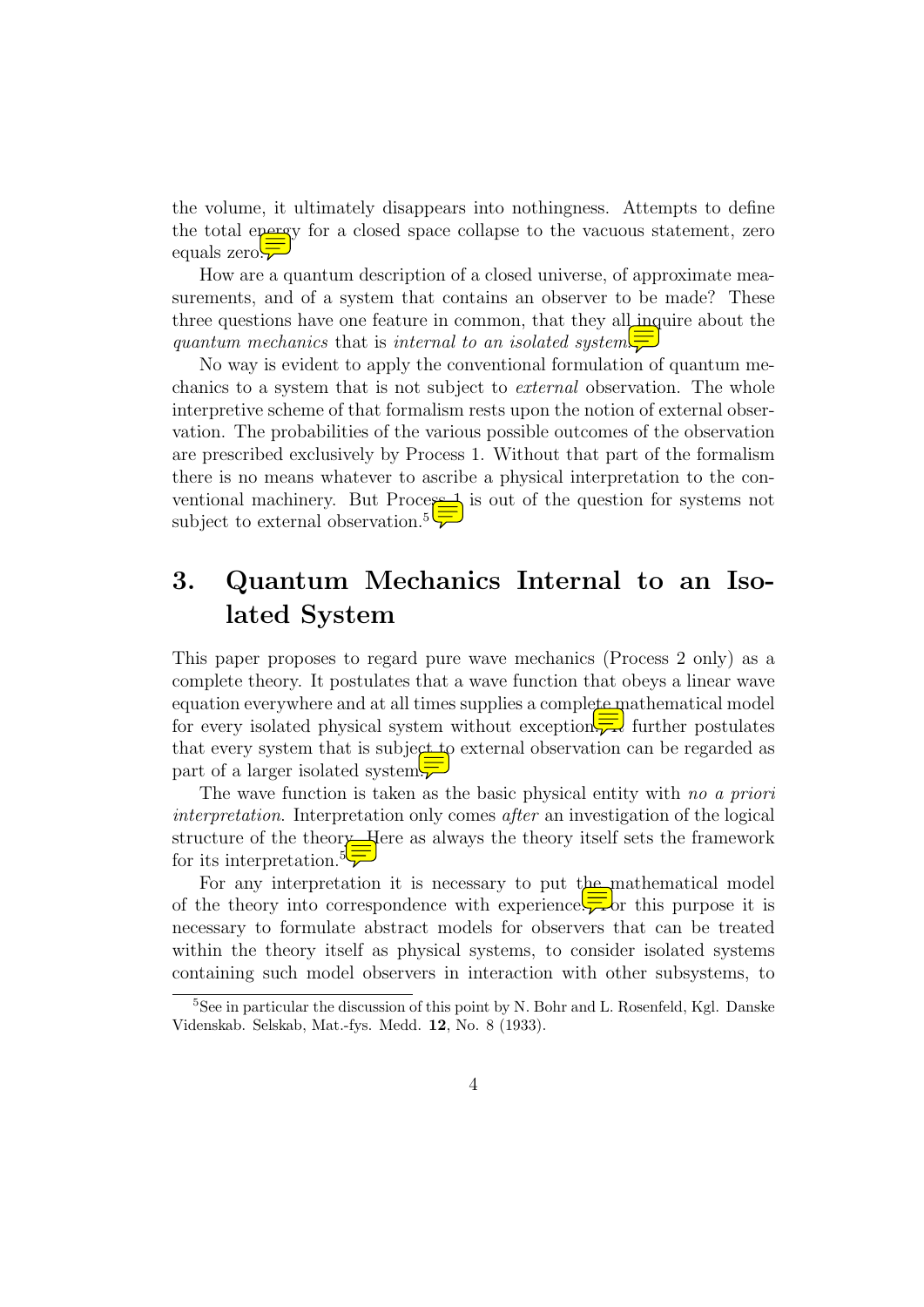deduce the changes that occur in an observer as a consequence of interaction with the surrounding subsystems, and to interpret the changes in the familiar language of experience. $\sqrt{\frac{1}{\epsilon}}$ 

Section 4 investigates representations of the state of a composite system in terms of states of constituent subsystems. The mathematics leads one to recognize the concept of the relativity of states, in the following sense: a constituent subsystem cannot be said to be in any single well-defined state, independently of the remainder of the composite system $\frac{1}{\sqrt{2}}$  any arbitrarily chosen state for one subsystem there will correspond a unique relative state for the remainder of the composite system. This relative state will usually depend upon the choice of state for the first subsystem. Thus the state of one subsystem does not have an independent existence, but is fixed only by the state of the remaining subsystem $\frac{1}{2}$  other words, the states occupied by the subsystems are not independent, but *correlated*. Such correlations between systems arise whenever systems interact. In the present formulation all measurements and observation processes are to be regarded simply as interactions between the physical systems involved—interactions which produce strong correlations. A simple model for a measurement, due to von Neumann, is analyzed from this viewpoint.

Section 5 gives an abstract treatment of the problem of observation. This uses only the superposition principle, and general rules by which composite system states are formed of subsystem states, in order that the results shall have the greatest generality and  $\underline{\lambda e}$  applicable to any form of quantum theory for which these principles hold.  $\sqrt{ }$  eductions are drawn about the state of the observer relative to the state of the object system. It is found that experiences of the observer (magnetic tape memory, counter system, etc.) are in full accord with predictions of the conventional "external observer" formulation of quantum mechanics, based on Process  $1.\overline{\overline{z}}$ 

Section 6 recapitulates the "relative state" formulation of quantum mechanics. $\sqrt{2}$ 

### 4. Concept of Relative State

We now investigate some consequences of the wave mechanical formalism of composite systems. If a composite system  $S$ , is composed of two subsystems  $S_1$  and  $S_2$ , with associated Hilbert spaces  $H_1$  and  $H_2$ , then, according to the usual formalism of composite systems, the Hilbert space for  $S$  is taken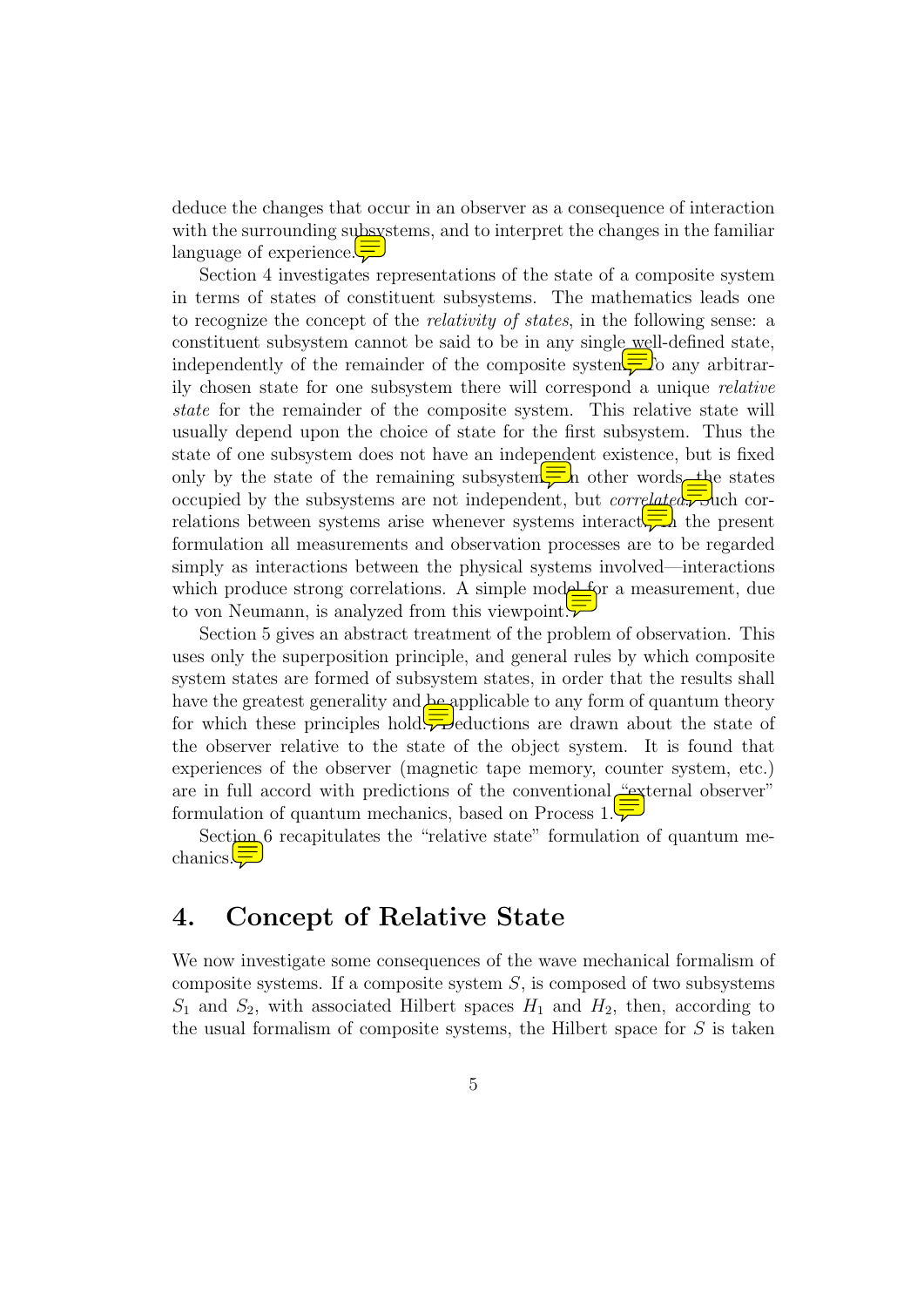to be the tensor product of  $H_1$  and  $H_2$  (written  $H = H_1 \otimes H_2$ ).  $\overline{\overline{H}}$  his has the consequence that if the sets  $\{\xi_i^{S_1}\}\$ and  $\{\eta_j^{S_2}\}\$ are complete orthonormal sets of states for  $S_1$  and  $S_2$ , respectively, then the general state of S can be written as a superposition:

$$
\psi^S = \sum_{i,j} a_{ij} \xi_i^{S_1} \eta_j^{S_2}.
$$
 (1)

From (3.1) [sic] although S is in a definite state  $\psi^S$ , the subsystems  $S_1$  and  $S<sub>2</sub>$  do not possess anything like definite states independently of one another (except in the special case where all but one of the  $a_{ij}$  are zero) $\left| \right|$ .

We can, however, for any choice of a state in one subsyctom, uniquely assign a corresponding *relative* state in the other subsystem.  $\overline{\mathbf{r}}$  or example, if we choose  $\xi_k$  as the state for  $S_1$ , while the composite system S is in the state  $\psi^S$  given by (3.1) [sic], then the corresponding *relative state* in  $S_2$ ,  $\psi(S_2; \mathrm{rel}\xi_k, S_1)$ , will be:

$$
\psi(S_2; \operatorname{rel}\xi_k, S_1) = N_k \sum_j a_{kj} \eta_j^{S_2} \tag{2}
$$

where  $N_k$  is a normalization constant. This relative state for  $\xi_k$  is *independent* of the choice of basis  $\{\xi_i\}$   $(i \neq k)$  for the orthogonal complement of  $\xi_k$ , and is hence determined uniquely by  $\xi_k$  alone. To find the relative state in  $S_2$  for an arbitrary state of  $S_1$  therefore, one simply carries out the above procedure using any pair of bases for  $S_1$  and  $S_2$  which contains the desired state as one element of the basis for  $S_1$ . To find states in  $S_1$  relative to states in  $S_2$ , interchange  $S_1$  and  $S_2$  in the procedure.

In the conventional or "external observation" formulation, the relative state in  $S_2$ ,  $\psi(S_2; \mathrm{rel}\phi, S_1)$ , for a state  $\phi^{S_1}$  in  $S_1$ , gives the conditional probability distributions for the results of all measurements in  $S_2$ , given that  $S_1$ has been measured and found to be in state  $\phi^{S_1}$ —i.e., that  $\phi^{S_1}$  is the eigenfunction of the measurement in  $S_1$  corresponding to the observed eigenvalue.

For any choice of basis in  $S_1$ ,  $\{\xi_i\}$ , it is always possible to represent the state of  $S$ ,  $(1)$ , as a *single* superposition of pairs of states, each consisting of a state from the basis  $\{\xi_i\}$  in  $S_1$  and its relative state in  $S_2$ . Thus, from (2), (1) can be written in the form:

$$
\psi^{S} = \sum_{i} \frac{1}{N_{i}} \xi_{i}^{S_{1}} \psi(S_{2}; \text{rel}\xi_{i}, S_{1}).
$$
\n(3)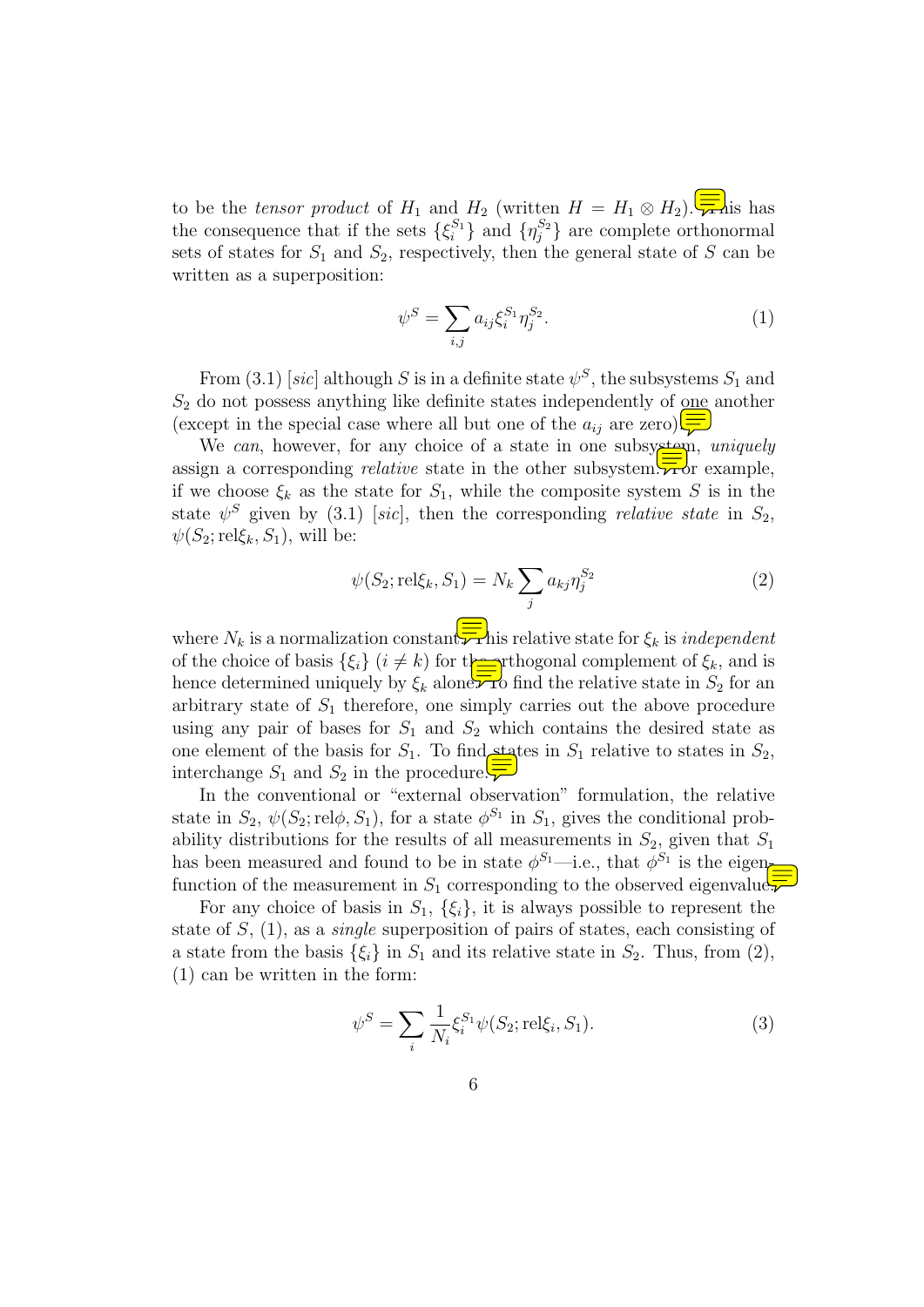This is an important representation used frequently.  $\frac{1}{\sqrt{2\pi}}$ 

Summarizing: There does not, in general, exist anything like a single state for one subsystem of a composite system. Subsystems do not possess states that are independent of the states of the remainder of the  $\equiv$  em, so that the subsystem states are generally correlated with one another. One can arbitrarily choose a state for one subsystem, and be led to the relative state for the remainder. Thus we are faced with a fundamen $\frac{1}{\sqrt{2}}$  relativity of states, which is implied by the formalism of composite systems. It is meaningless to ask the absolute state of a subsystem—one can  $\implies$  ask the state relative to a given state of the remainder of the subsystem

At this point we consider a simple example, due to von Neumann, which serves as a model of a measurement process.  $\frac{1}{\sqrt{2}}$  scussion of this example prepares the ground for the analysis of "observation." We start with a system of only one coordinate,  $q$  (such as position of a particle), and an apparatus of one coordinate r (for example the position of a meter needle). Further suppose that they are initially independent, so that the combined wave function is  $\psi_0^{S+A} = \phi(q)\eta(r)$  where  $\phi(q)$  is the initial system wave function, and  $\eta(r)$  is the initial apparatus function. The Hamiltonian is such that the two systems do not interact except during the interval  $t = 0$  to  $t = T$ , during which time the total Hamiltonian consists only of a simple interaction,

$$
H_I = -i\hbar q(\partial/\partial r). \tag{4}
$$

Then the state

$$
\psi_t^{S+A}(q,r) = \phi(q)\eta(r-qt) \tag{5}
$$

is a solution of the Schrödinger equation,

$$
i\hbar(\partial \psi_t^{S+A} / \partial t) = H_I \psi_t^{S+A}
$$
\n<sup>(6)</sup>

for the specified initial conditions at time  $t = 0$ .

From (5) at time  $t = T$  (at which time interaction stops) there is no longer any definite independent apparatus state, nor any independent system state. The apparatus therefore does not indic $\equiv$  any definite object-system value, and nothing like process 1 has occurred.

Nevertheless, we can look upon the total wave function (5) as a superposition of pairs of subsystem states, each element of which has a definite  $q$  value and a correspondingly displaced apparatus state. Thus after the interaction the state (5) has the form:

$$
\psi_T^{S+A} = \int \phi(q')\delta(q-q')\eta(r-qT)dq',\tag{7}
$$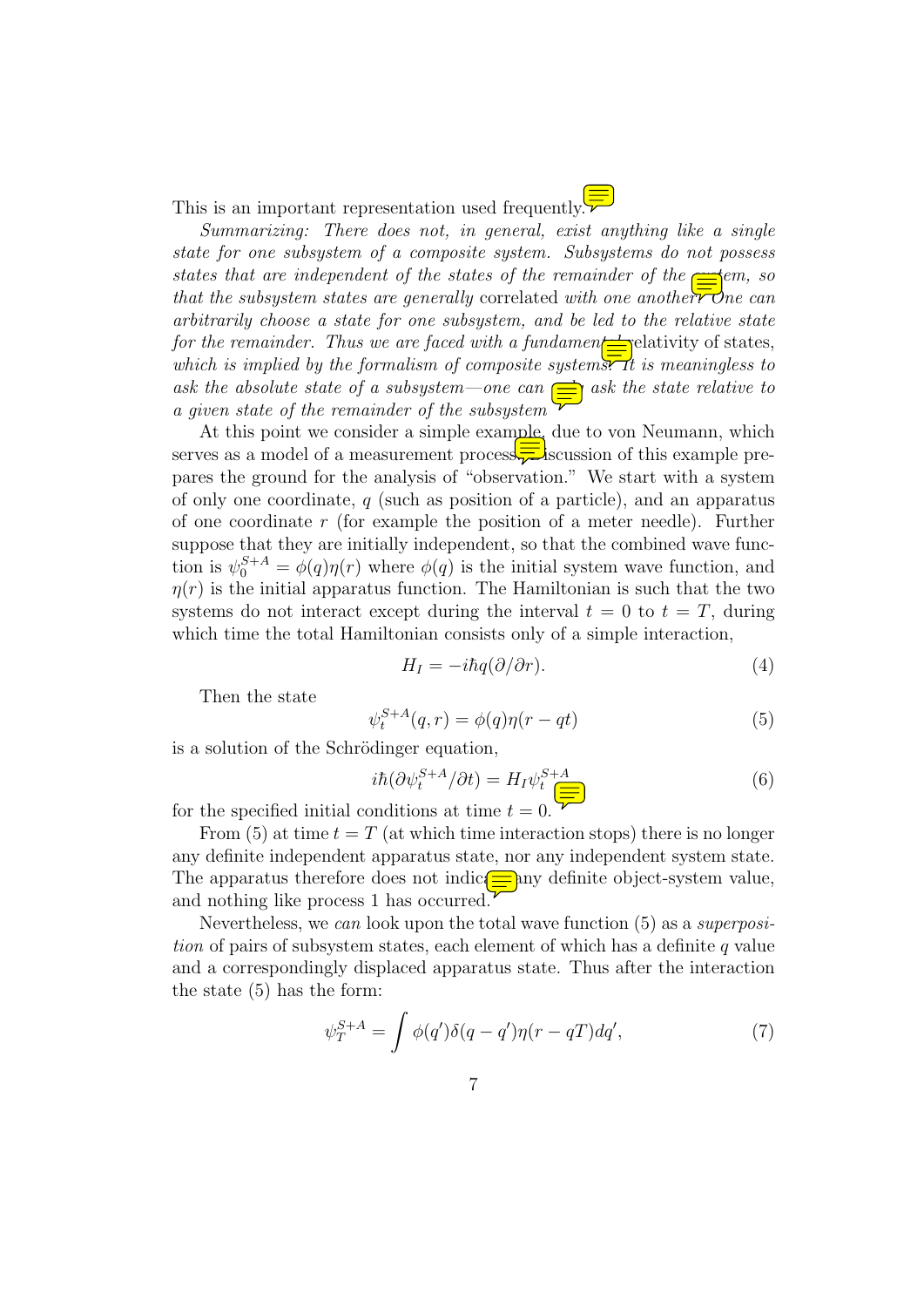which is a superposition of states  $\psi_{q'} = \delta(q - q')\eta(r - qT)$ . Each of these elements,  $\psi_{q'}$ , of the superposition describes a state in which the system has the definite value  $q = q'$ , and in which the apparatus has a state that is displaced from its original state by the amount  $qT$ . These eleme $\equiv \psi_{q'}$  are then superposed with coefficients  $\phi(q')$  to form the total state (7).

Conversely, if we transform to the representation where the apparatus coordinate is definite, we write (5) as

$$
\psi_T^{S+A} = \int (1/N_{r'})\xi^{r'}(q)\delta(r-r')dr',
$$
  

$$
\xi^{r'}(q) = N_{r'}\phi(q)\eta(r'-qT)
$$
 (8)

and

where

$$
(1/N_{r'})^2 = \int \phi^*(q)\phi(q)\eta^*(r'-qT)\eta(r'-qT)dq.
$$

Then the  $\xi^{r'}(q)$  are the relative system state functions<sup>6</sup> for the apparatus states  $\delta(r - r')$  of definite value  $r = r'$ .

If T is sufficiently large, or  $\eta(r)$  sufficiently sharp (near  $\delta(r)$ ), then  $\xi^{r'}(q)$  is nearly  $\delta(q-r'/T)$  and to relative system states  $\xi^{r'}(q)$  are nearly eigenstates for the values  $q = r'/T$ .

We have seen that (8) is a superposition of states  $\psi_{r'}$ , for each of which the apparatus has recorded a definite value  $r'$ , and the system is left in approximately the eigenstate of the measurement corresponding to  $q = r'/T$ . The discontinuous "jump" into an eigenstate is thus only a relative proposition, dependent upon the mode of decomposition of the total wave function into the superposition, and relative to a particularly chosen apparatus-coordinate value. So far as the complete theory is concerned all elements of the superposition exist simultaneously, and the entire process is quite continuous.

von Neumann's example is only a special case of a more general situation. Consider any measuring apparatus interacting with any object system. As

$$
E(NE\phi(q)) = NE^2\phi(q) = N''\phi(q)\eta^2(r'-qt)
$$

and  $E^2\phi(q) = (N''/N)\phi(q)\eta^2(r'-qt)$ . But the condition  $E^2 = E$  which is necessary for E to be a projection implies that  $N'/N''\eta(q) = \eta^2(q)$  which is generally false.

 $6$ This example provides a model of an approximate measurement. However, the relative system states after the interaction  $\xi^{r'}(q)$  cannot ordinarily be generated from the original system state  $\phi$  by the application of any projection operator,  $E\leftarrow$  oof: Suppose on the contrary that  $\xi^{r'}(q) = NE\phi(q) = N'\phi(q)\eta(r'-qt)$ , where N, N' are normalization constants. Then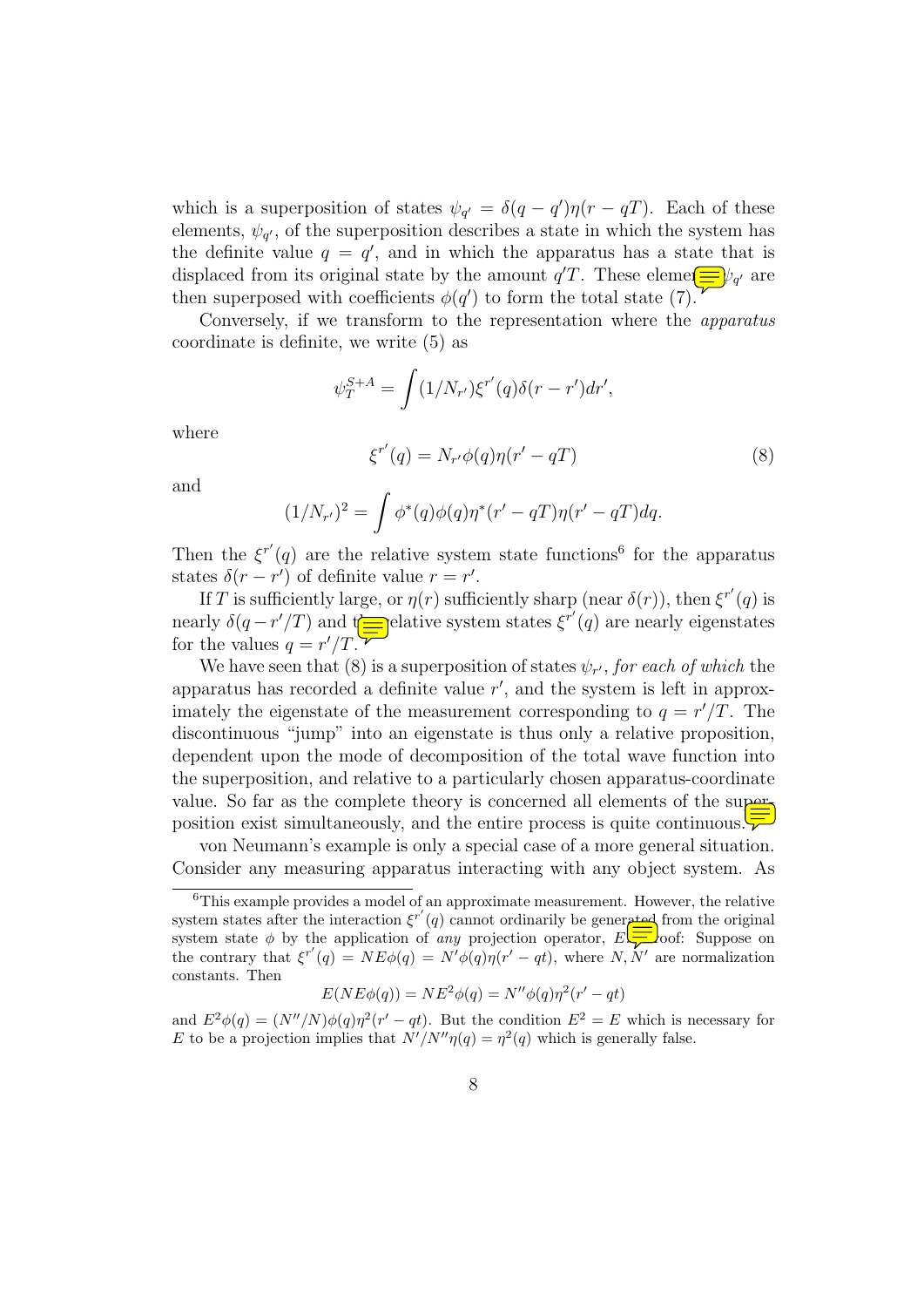a result of the interaction the state of the measuring apparatus is no longer capable of independent definition. It can be defined only relative to the state of the object system. In other words, there exists only a correlation between the two states of the two states of the two states. It seems as if nothing can ever be settled by such a measurement.

This indefinite behavior seems to be quite at variance with our observations, since physical objects always appear to us to have definite positions. Can we reconcile this feature wave mechanical theory built purely  $\equiv$  Process 2 with experience, or must the theory be abandoned as untenable? In order to answer this question we  $\epsilon$  ider the problem of observation itself within the framework of the theory.

#### 5. Observation

We have the task of making deductions about the appearance of phenomena to observers which are considered as purely physical systems and are treated within the theory. To accomplish this it is necessary to identify some present properties of such an observer with features of the past experience of the observer. Thus, in order to say that an observer 0 has observed the event  $\alpha$ , it is necessary that the state of 0 has become changed from its former state to a new state which is dependent upon  $\alpha$ .

It will suffice for our purposes to consider the observers to possess memories (i.e., parts of a relatively permanent nature whose states are in correspondence with past experience of the observers). In order to make deductions about the past experience of an observer it is sufficient to deduce the  $p\equiv$ ht contents of the memory as it appears within the mathematical model.

As models for observers we can, if we wish, consider automatically functioning machines, possessing sensory apparatus and coupled to recording devices capable of registering past sensory data and machine configurations. We can further suppose that the machine is so constructed that its present actions shall be determined not only by its present sensory data, but by the contents of its memory as well. Such a machine will then be capable of performing a sequence of observations (measurements), and furthermore of deciding upon its future experiments on the basis of past results. If we consider that current sensory data, as well as machine configuration, is immediately recorded in the memory, then the actions of the machine at a given instant can be regarded as a function of the memory contents only, and all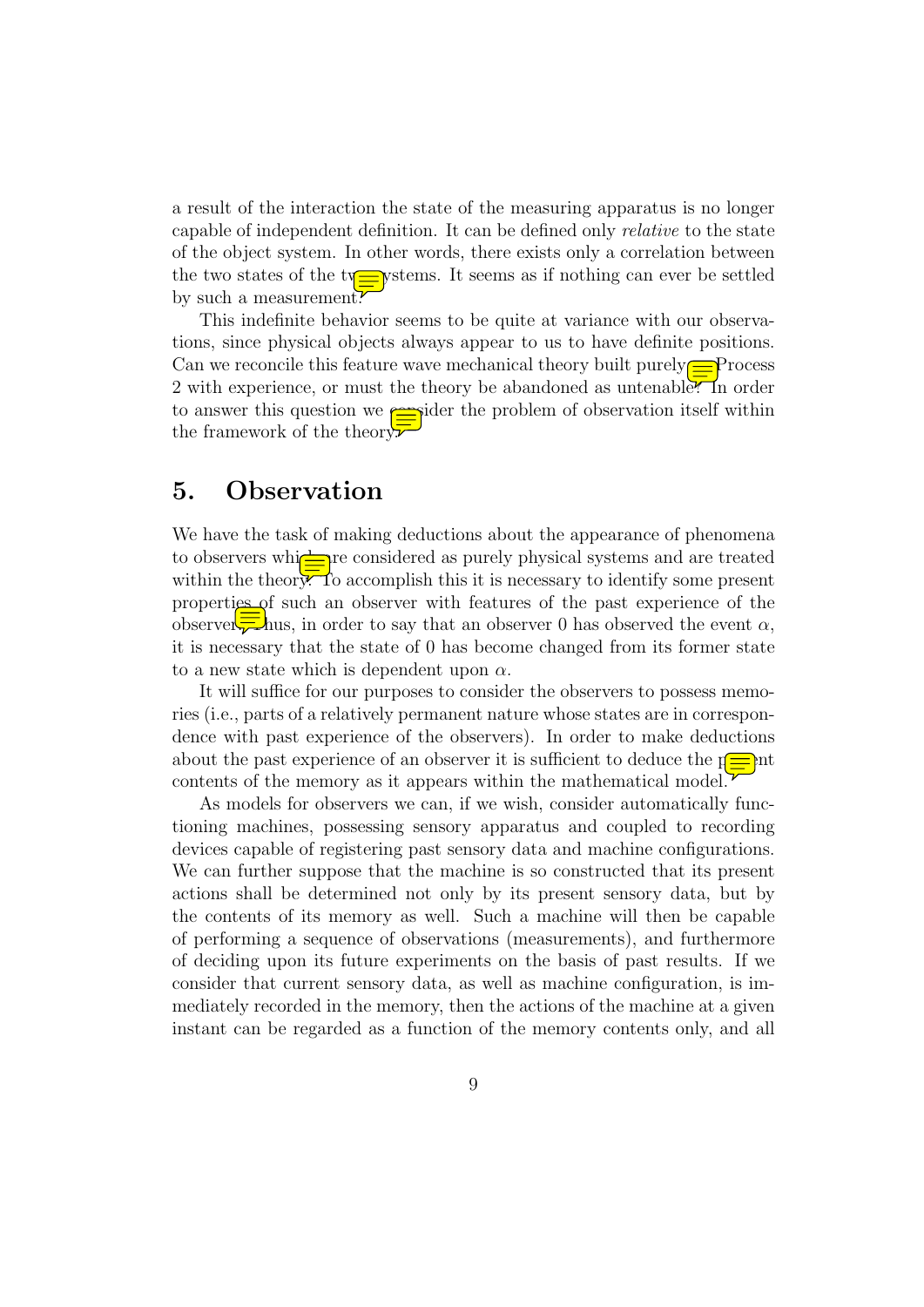relavant [sic] experience of the machine is contained in the memory.

For such machines we are justified in using such phrases as "the machine has perceived  $A^{\prime\prime}$  or "the machine is aware of  $A^{\prime\prime}$  if the occurrence of A is represented in the memory, since the future behavior of the machine will be based upon the occurrence of A. In fact, all of the customary language of subjective experience is quite applicable to such machines, and forms the most natural and useful mode of expression when dealing with their behavior, as is well known to individuals who work with complex automata.

When dealing with a system representing an observer quantum mechanically we ascribe a state function,  $\psi^0$ , to it. When the state  $\psi^0$  describes an observer whose memory contains representations of the events  $A, B, \cdots, C$ we denote this fact by appending the memory sequence in brackets as a subscript, writing:  $\sim$ 

$$
\psi^0_{[A,B,\cdots,C]}.\tag{9}
$$

The symbols  $A, B, \dots, C$ , which we assume to be ordered time-wise, therefore stand for memory configurations which are in correspondence with the past experience of the observer. These configurations can be regarded as punches in a paper tape, impressions on a magnetic reel, configurations of a relay switching circuit, or even configurations of brain cells. We require only that they be capable of the interpretation "The observer has experienced the succession of events  $A, B, \cdots, C$ ." (We sometimes write dots in a memory sequence,  $\cdots A, B, \cdots, C$ , to indicate the possible prese $\equiv$  of previous memories which are irrelevant to the case being considered.)

The mathematical model seeks to treat the interaction of such observer systems with other physical systems (observations), within the framework of Process 2 wave mechanics, and to deduce the resulting memory configurations, which  $a\equiv$  hen to be interpreted as records of the past experiences of the observers.

We begin by defining what constitutes a "good" observation. A good observation of a quantity A, with eigenfunctions  $\phi_i$ , for a system S, by an observer whose initial states is  $\psi^0$ , consists of an interaction which, in a specified period of time, transforms each (total) state

$$
\psi^{S+0} = \phi_i \psi^0_{[...]}
$$
 (10)

into a new state

$$
\psi^{S+0'} = \phi_i \psi^0_{[\dots \alpha_i]}
$$
\n(11)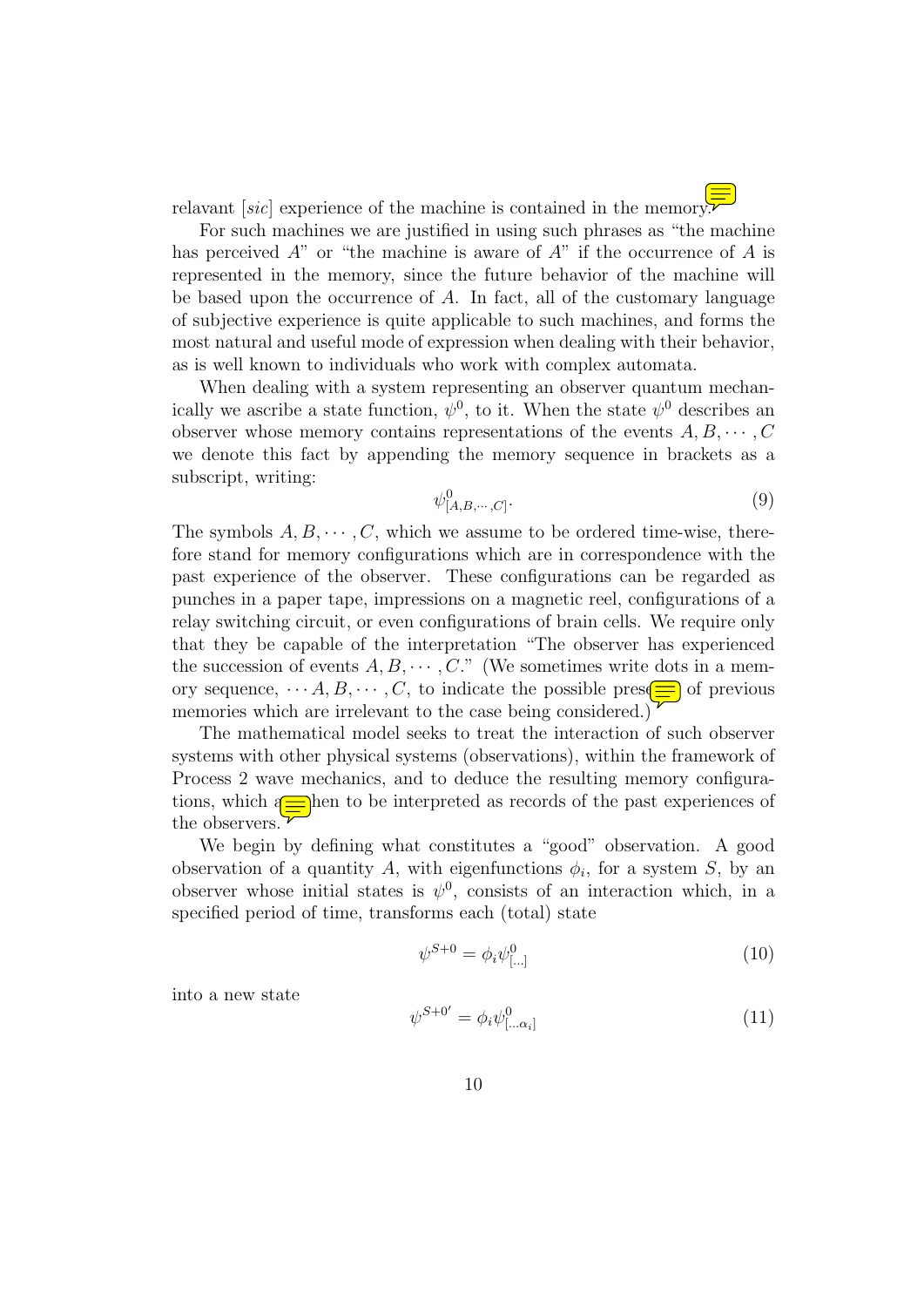where  $\alpha_i$  characterizes<sup>7</sup> the state  $\phi_i$ . (The symbol,  $\alpha_i$ , might stand for a recording of the eigenvalue, for example.) That is, we require that the system state, *if it is an eigenstate*, shall be unchanged, and  $(2)$  that the observer state shall change so as to describe an observer that is "aware" of which eigenfunction it is; that is, some property is recorded in the memory of the observer which characterizes  $\phi_i$ , such as the eigenvalue. The requirement that the eigenstates for the system be unchanged is necessary if the observation is to be significant (repeatable), and the requirement that the observer state change in a manner which is different for each eigenfunction  $\equiv$  necessary if we are to be able to call the interaction an observation at all. How closely a general interaction satisfies the definition of a good observation depends upon (1) the way in which the interaction depends upon the dynamical variables of the observer system—including memory variables—and upon the dynamical variables of the object system and (2) the initial state of the observer system. Given  $(1)$  and  $(2)$ , one can for example solve the wave equation, deduce the state of the composite system after the end of the interaction, and check whether an object system that was originally in an eigenstate is left in an eigenstate, as demanded by the repeatability postulate. This postulate is satisfied,  $f_{\text{max}}$  example, by the model of von Neumann that has already been discussed.

From the definition of a good observation we first deduce the result of and  $\frac{1}{\sqrt{2}}$ observation upon a system which is *not* in an eigenstate of the observation.<sup>7</sup> We know from our definition that the interaction transforms states  $\phi_i \psi_{\lceil \dots \rceil}^0$ into states  $\phi_i \psi_{[\cdot \cdot \cdot \alpha_i]}^0$ . Consequently these solutions of the wave equation can be superposed to give the final state for the case of an arbitrary initial system state. Thus if the initial system state is not an eigenstate, but a general state  $\sum_i a_i \phi_i$ , the final total state will have the form:

$$
\psi^{S+0'} = \sum a_i \phi_i \psi^0_{[\cdots \alpha_i]} \overline{\overline{\mathcal{F}}} \tag{12}
$$

This superposition principle continues to apply in the presence of further systems which do not interact during the measurement. Thus, if systems  $S_1, S_2, \cdots, S_n$  are present as well as 0, with original states  $\psi^{S_1}, \psi^{S_2}, \cdots, \psi^{S_n}$ , and the only interaction during the time of measurement takes place between

<sup>&</sup>lt;sup>7</sup>It should be understood that  $\psi^0_{[...a_i]}$  is a *different* state for each *i*. A more precise notation would write  $\psi^0_{i[\ldots \alpha_i]}$ , but no confusion can arise if we simply let the  $\psi^0_i$  be indexed only by the index of the memory configuration symbol.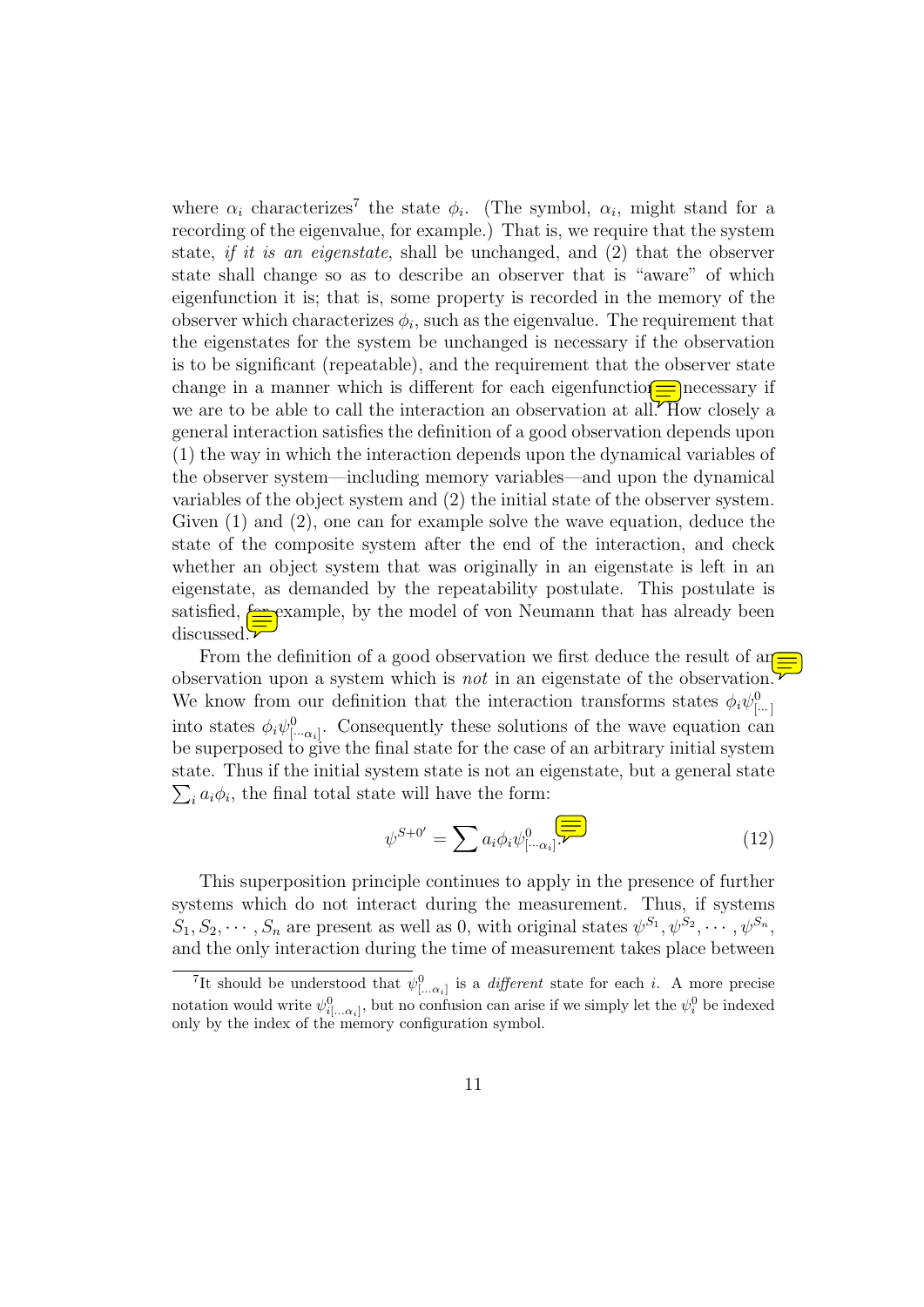$S_1$  and 0, the measurement will transform the initial total state:

$$
\psi^{S_1 + S_2 + \dots + S_n + 0} = \psi^{S_1} \psi^{S_2} \dots \psi^{S_n} \psi^0_{[\dots]}
$$
\n(13)

into the final state:

$$
\psi'^{S_1 + S_2 + \dots + S_n + 0} = \sum_i a_i \phi_i^{S_1} \psi^{S_2} \cdots \psi^{S_n} \psi_{[\cdots \alpha_i]}^0 \tag{14}
$$

where  $a_i = (\phi_i^{S_1}, \psi^{S_1})$  and  $\phi_i^{S_1}$  are the eigenfunctions of the observation.

Thus we arrive at the general rule for the transformation of total state functions which describe systems within which observation processes occur:

*Rule 1*: The observation of a quantity A, with eigenfunctions  $\phi_i^{S_1}$ , in a system  $S_1$  by the observer 0, transforms the total state according to:

$$
\psi^{S_1}\psi^{S_2}\cdots\psi^{S_n}\psi^0_{[\cdots]} \to \sum_i a_i \phi_i^{S_1}\psi^{S_2}\cdots\psi^{S_n}\psi^0_{[\cdots\alpha_i]}
$$
(15)

where

$$
a_i = (\phi_i^{S_1}, \psi^{S_1}).
$$

If we next consider a second observation to be made, where our total state is now a superposition, we can apply Rule 1 separately to each element of the superposition, since each element separately obeys the wave equation and behaves independently of the remaining elements, and then superpose the results to obtain the final solution. We formulate this as:

*Rule 2*: Rule 1 may be applied separately to each element of a superposition of total system states, the results being superposed to obtain the final total state. Thus, a determination of  $B$ , with eigenfunctions  $\eta_j^{S_2}$ , on  $S_2$  by the observer 0 transforms the total state

$$
\sum_{i} a_i \phi_i^{S_1} \psi^{S_2} \cdots \psi^{S_n} \psi_{[\cdots \alpha_i]}^0 \tag{16}
$$

into the state

$$
\sum_{i,j} a_i b_j \phi_i^{S_1} \eta_j^{S_2} \psi^{S_3} \cdots \psi^{S_n} \psi^0_{[\cdots \alpha_i, \beta_j]}
$$
 (17)

where  $b_j = (\eta_j^{S_2}, \psi^{S_2})$ , which follows from the application of Rule 1 to each element  $\phi_i^{S_1} \psi^{S_2} \cdots \psi^{S_n} \psi_{[\cdots \alpha_i]}^0$ , and then superposing the results with the coefficients  $a_i$ .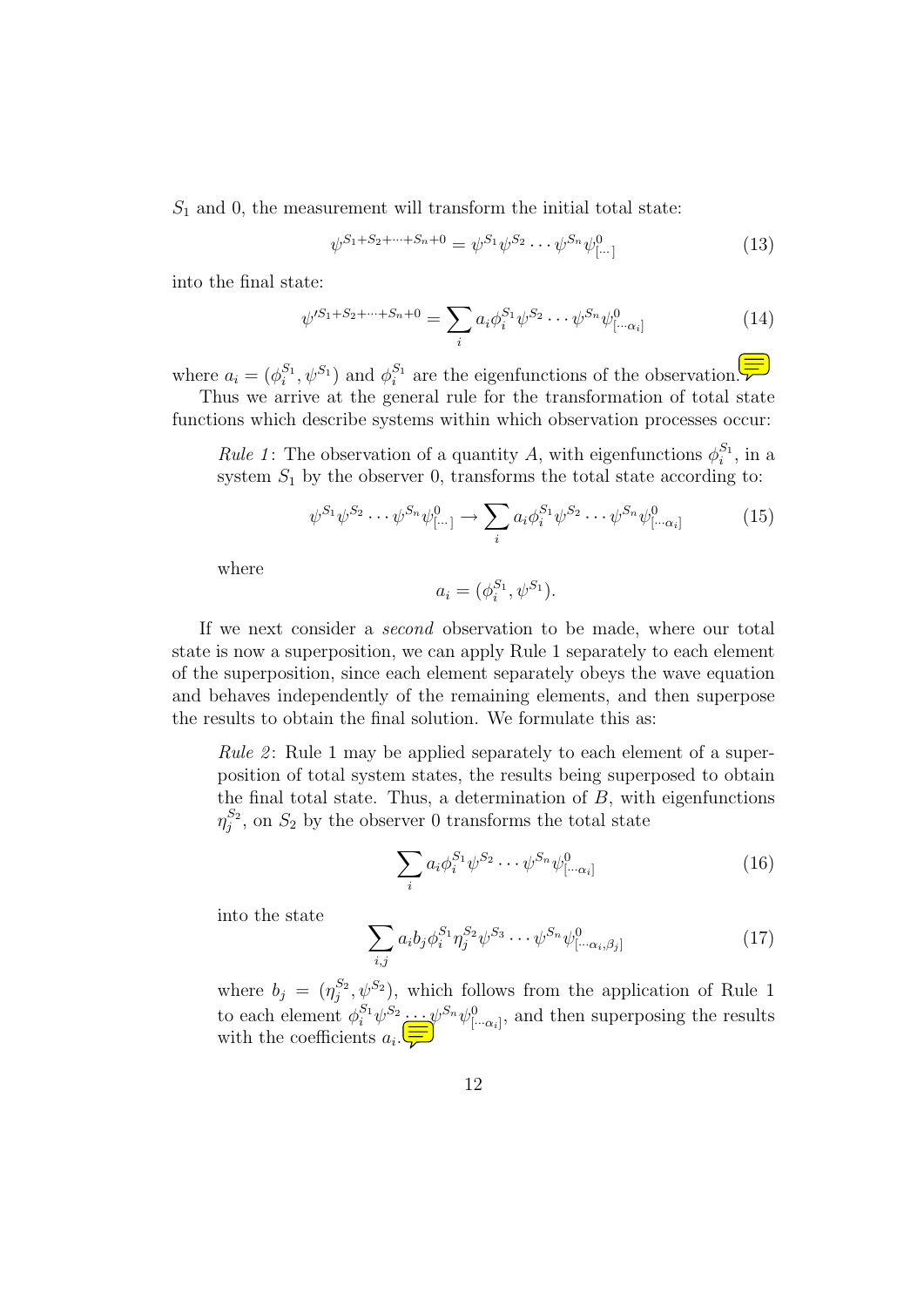These two rules, which follow directly from the superposition principle, give a convenient method for determining final total states for any number of observation processes in any combinations.  $\overline{\overline{\mathbf{y}}}$  how seek the *interpretation* of such final total states.

Let us consider the simple case of a single observation of a quantity  $A$ , with eigenfunctions  $\phi_i$ , in the system S with initial state  $\psi^S$ , by an observer 0 whose initial state is  $\psi^0_{[\cdots]}$ .  $\overline{\mathbf{Z}}$  he final result is, as we have seen, the superposition

$$
\psi^{\prime S+0} = \sum_{i} a_i \phi_i \psi^0_{[\cdots \alpha_i]}.\tag{18}
$$

There is no longer any independent system state or observer state, although the two have become correlated in a one-one manner. However, in each  $el$ ement of the superposition,  $\phi_i \psi_{[\cdots \alpha_i]}^0$ , the object-system state is a particular eigenstate of the observation, and  $\tilde{f}$ urthermore the observer-system state describes the observer as definitely perceiving that particular system state.  $\overline{\mathbf{r}}$  his correlation is what allows one to maintain the interpretation that a measurement has been performed.

We now consider a situation where the observer system comes into interaction with the object system for a second time. According to Rule 2 we arrive at the total state after the second observation:

$$
\psi^{\prime\prime S+0} = \sum_{i} a_i \phi_i \psi^0_{[\cdots \alpha_i, \alpha_i]}.
$$
\n(19)

Again, each element  $\phi_i \psi_{[\cdots \alpha_i,\alpha_i]}^0$  describes a system eigenstate, but this time also describes the observer as having obtained the *same result* for each of the two observations.  $\frac{1}{\sqrt{2}}$  hus for every separate state of the observer in the final superposition the result of the observation was repeatable, even though different for different states. The repeatability is a consequence of the fact that after an observation the *relative* system state for a particular observer state is the corresponding eigenstate.

Consider now a different situation. An observer-system 0, with initial state  $\psi^0_{[\dots]}$ , measures the *same* quantity A in a number of separate, identical, systems which are initially in the same state,  $\psi^{S_1} = \psi^{S_2} - \cdots = \psi^{S_n} =$  $\sum_i a_i \phi_i$  (where the  $\phi_i$  are, as usual, eigenfunctions of  $A$ ). The initial total state function is then

$$
\psi_0^{S_1 + S_2 + \dots + S_n + 0} = \psi^{S_1} \psi^{S_2} \cdots \psi^{S_n} \psi_{[\dots]}^0.
$$
\n(20)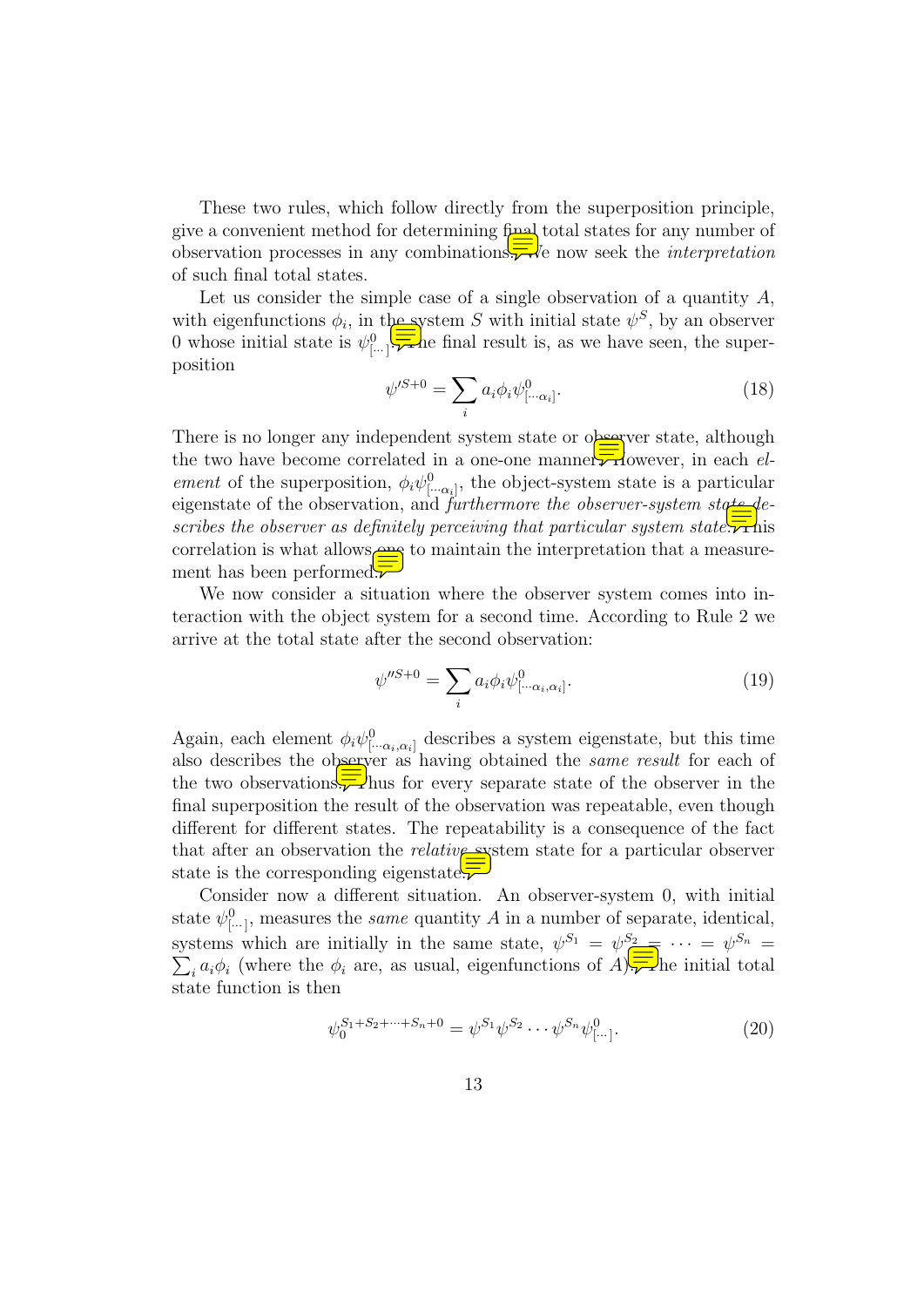We assume that the measurements are performed on the systems in the order  $S_1, S_2, \cdots S_n$ . Then the total state after the first measurement is by Rule 1,

$$
\psi_1^{S_1 + S_2 + \dots + S_n + 0} = \sum_i a_i \phi_i^{S_1} \psi^{S_2} \cdots \psi^{S_n} \psi_{[\cdots \alpha_i^1]}^0
$$
\n(21)

(where  $\alpha_i^1$  refers to the first system,  $S_1$ ).

After the second measurement it is, by Rule 2,

$$
\psi_2^{S_1 + S_2 + \dots + S_n + 0} = \sum_{i,j} a_i a_j \phi_i^{S_1} \phi_j^{S_2} \psi^{S_3} \cdots \psi^{S_n} \psi_{[\cdots \alpha_i^1, \alpha_j^2]}^0 \tag{22}
$$

and in general, after r measurements have taken place  $(r \leq n)$ , Rule 2 gives the result:

$$
\psi_r = \sum_{i,j,\dots,k} a_i a_j \cdots a_k \phi_i^{S_1} \phi_j^{S_2} \cdots \phi_k^{S_r} \psi^{S_{r+1}} \cdots \psi^{S_n} \psi_{\left[\dotsm \alpha_i^1, \alpha_j^2, \dotsm \alpha_k^r\right]}^0 \tag{23}
$$

We can give this state,  $\psi_r$ , the following interpretation. It consists of a superposition of states:

$$
\psi'_{ij\cdots k} = \phi_i^{S_1} \phi_j^{S_2} \cdots \phi_k^{S_r} \times \psi^{S_{r+1}} \cdots \psi^{S_n} \psi^0_{[\alpha_i^1, \alpha_j^2, \cdots \alpha_k^r]}
$$
(24)

each of which describes the observer with a definite memory sequence  $[\alpha_i^1, \alpha_j^2, \cdots \alpha_k^r]$ . Relative to him the (observed) system states are the corresponding eigenfunctions  $\phi_{\mathbf{i}}^{S_1} \phi_{\mathbf{j}}^{S_2}, \cdots, \phi_{\mathbf{k}}^{S_r}$ , the remaining systems,  $S_{r+1}, \cdots, S_n$ , being unaltered.

A typical element  $\psi'_{ij\cdots k}$  of the final superposition describes a state of affairs wherein the observer has perceived an apparently random sequence of definite results for the observations. Furthermore the object systems have been left in the corresponding eigenstates of the observation. At this stage suppose that a redetermination of an earlier system observation  $(S_l)$  takes place. Then it follows that every element of the resulting final superposition will describe the observer with a memory configuration of the form  $[\alpha_i^1, \cdots \alpha_j^l, \cdots \alpha_k^r, \alpha_j^l]$  in which the earlier memory coincides with the lateri.e., the memory states are correlated. It will thus appear to the observer, as described by a typical element of the superposition, that each initial observation on a system caused the system to "jump" into an eigenstate in a random fashion and thereafter remain there for subsequent measurements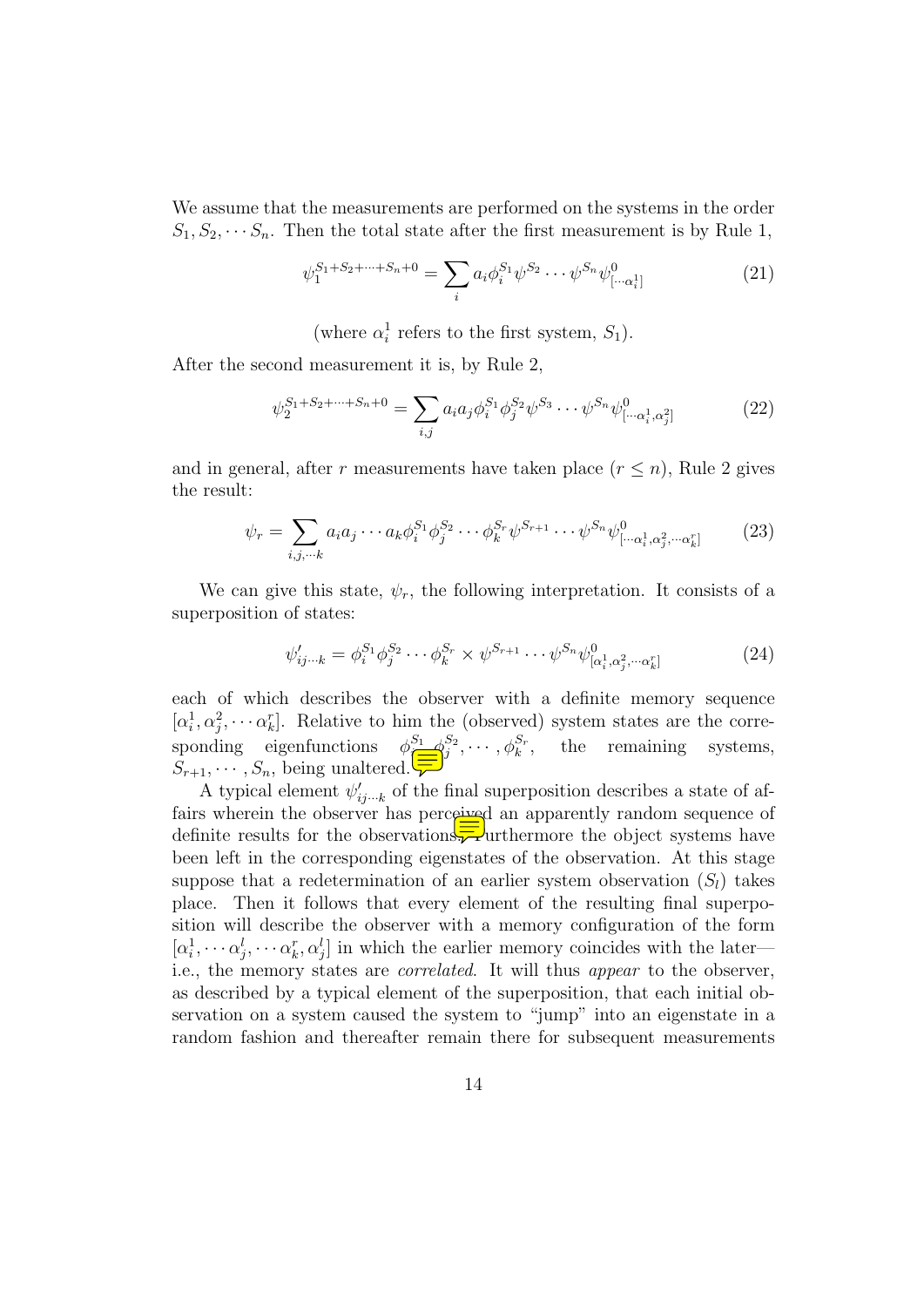on the same system.  $\sqrt{\frac{1}{n}}$  herefore—disregarding for the moment quantitative questions of relative frequencies—the probabilistic assertions of Process 1 appear to be  $y \triangleq \mathcal{V}$  to the observer described by a typical element of the final superposition.

We thus arrive at the following picture: Throughout all of a sequence of observation processes there is only one physical system representing the observer, yet there is no single unique *state* of the observer (which follows from the representations of interacting systems).  $\overline{\mathbf{v}}$  evertheless, there is a representation in terms of a superposition, each element of which contains a definite observer state and a corresponding system state. Thus with each succeeding observation (or ipteraction), the observer state "branches" into a number of different states.  $\sqrt{2}$  ach branch represents a different outcome of the measurement and the corresponding eigenstate for the object-system state. All branches exist simultaneously in the superposition after any given sequence of observations.<sup> $\ddagger \nabla$ </sup>

The "trajectory" of the memory configuration of an observer performing a sequence of measurements is thus not a linear sequence of memory configurations, but a branching tree, with all possible outcomes existing simultaneously in a final superposition with various coefficients in the mathematical

Arguments that the world picture presented by this theory is contradicted by experience, because we are unaware of any branching process, are like the criticism of the Copernican theory that the mobility of the earth as a real physical fact is incompatible with the common sense interpretation of nature because we feel no such motion. In both cases the argument fails when it is shown that the theory itself predicts that our experience will be what it in fact is.  $\frac{1}{\sqrt{1-\epsilon}}$  the Copernican case the addition of Newtonian physics was required to be able to show that the earth's inhabitants would be unaware of any motion of the earth.)

<sup>&</sup>lt;sup>‡</sup>Note added in proof.—In reply to a preprint of this article some correspondents have raised the question of the "transition from possible to actual," arguing that in "reality" there is—as our experience testifies—no such splitting of observer states, so that only one branch can ever actually exist $\frac{1}{\sqrt{2}}$  hce this point may occur to other readers the following is offered in explanation.

The whole issue of the transition from "possible" to "actual" is taken care of in the theory in a very simple way—there is no such transition, nor is such a transition necessary for the theory to be in accord with our experience. From the viewpoint of the theory all elements of a superposition (all "branches") are "actual," none any more "real" than the rest. It is unnecessary to suppose that all but one are somehow destroyed, since all the separate elements of a superposition individually obey the wave equation with complete indifference to the presence or absence ("actuality" or not) of any other elements. This total lack of effect of one branch on also implies that no observer will ever be aware of any "splitting" process.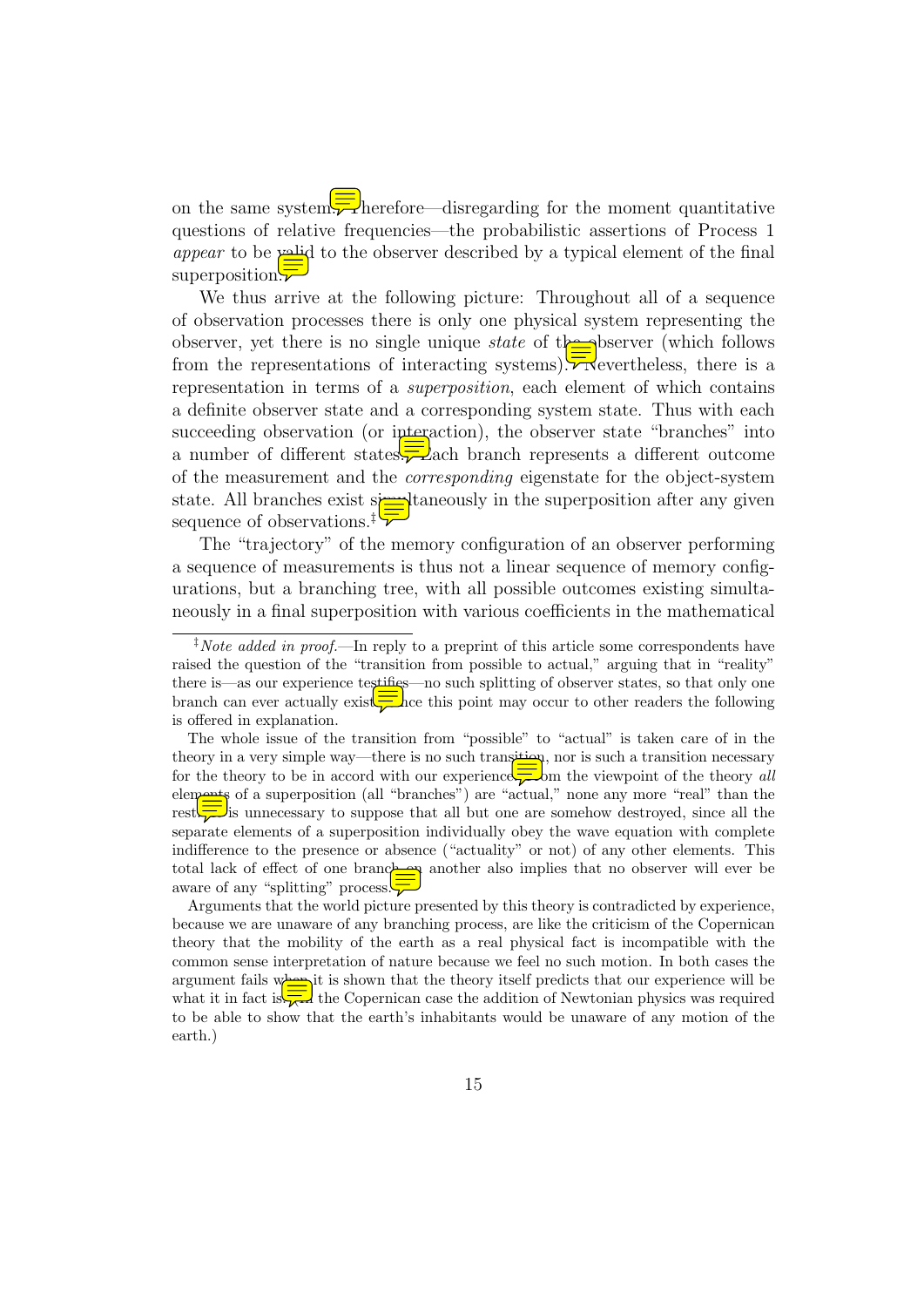model.  $\sqrt{\frac{1}{\sigma}}$  any familiar memory device the branching does not continue indefinitely, but must stop at a point limited by the capacity of the memory.

In order to establish quantitative results, we must put some sort of measure (weighting) on the elements of a final superposition.  $\frac{1}{\sqrt{2}}$  his is necessary to be able to make assertions which hold for almost all of the observer states described by elements of a superposition. We wish to make quantitative statements about the relative frequencies of the different possible results of observation—which are recorded in the memory—for a typical observer state; but to accomplish this we must have a method for selecting a typical element from a superposition of orthogonal states.

We therefore seek a general scheme to assign a measure to the elements of a superposition of orthogonal states  $\sum_i a_i \phi_i$   $\sqrt{\frac{1}{\sigma}}$  require a positive function m of the complex coefficients of the elements of the superposition, so that  $m(a_i)$  shall be the measure assigned to the element  $\phi_{\overline{i\bullet}}$  order that this general scheme be unambiguous we must first require that the states themselves always be normalized, so that we can distinguish the coefficients from the states. However, we can still only determine the coefficients, in distinction to the states, up to an arbitrary phase factor. In order to avoid ambiguities the function  $m$  must therefore be a function of the amplitudes of the coefficients alone,  $m(a_i) = m(|a_i|)$ !

We now impose an additivity requirement. We can regard a subset of the superposition, say  $\sum_{i=1}^{n} a_i \phi_i$ , as a single element  $\alpha \phi'$ :

$$
\alpha \phi' = \sum_{i=1}^{n} a_i \phi_i.
$$
 (25)

We the demand that the measure assigned to  $\phi'$  shall be the sum of the measures assigned to the  $\phi_i$  (*i* from 1 to *n*):

$$
m(\alpha) = \sum_{i=1}^{n} m(a_i). \tag{26}
$$

Then we have already restricted the choice of  $m$  to the square amplitude alone; in other words, we have  $m(a_i) = a_i^* a_i$ , apart from a multiplicative constant. $\sqrt{2}$ 

To see this, note that the normality of  $\phi'$  requires that  $|\alpha| = (\sum a_i^* a_i)^{\frac{1}{2}}$ . From our remarks about the dependence of  $m$  upon the amplitude alone, we replace the  $a_i$  by their amplitudes  $u_i = |a_i|$ . Equation (26) then imposes the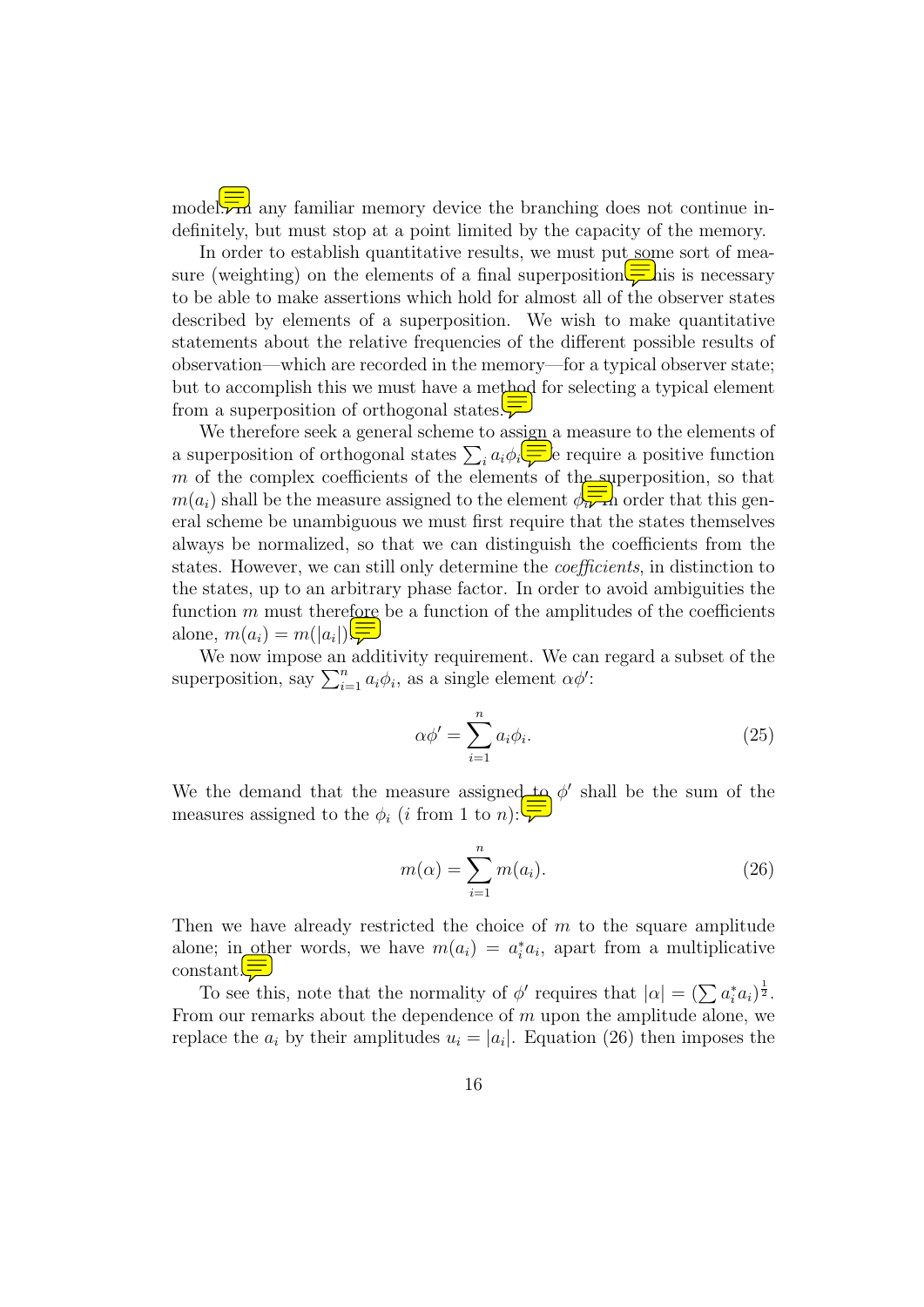requirement,

$$
m(\alpha) = m \left( \sum a_i^* a_i \right)^{\frac{1}{2}} = m \left( \sum u_i^2 \right)^{\frac{1}{2}} = \sum m(u_i) = \sum m(u_i^2)^{\frac{1}{2}}.
$$
 (27)

Defining a new function  $g(x)$ 

$$
g(x) = m(\sqrt{x})
$$
 (28)

we see that (27) requires that

$$
g\left(\sum u_i^2\right) = \sum g(u_i^2). \tag{29}
$$

Thus q is restricted to be linear and necessarily has the form:

$$
g(x) = cx \quad (c \text{ constant}). \tag{30}
$$

Therefore  $g(x^2) = cx^2 = m(x)$ √  $(x^2) = m(x)$  and we have deduced that m is restricted to the form

$$
m(a_i) = m(u_i) = cu_i^2 = ca_i^* a_i.
$$
\n(31)

We have thus shown that the only choice of measure consistent with our additivity requirement is the square amplitude measure, apart from an arbitrary multiplicative constant which may be fixed, if desired, by normalization requirements. (The requirement that the total measure be unity implies that this constant is  $1.\sqrt{\frac{1}{n}}$ 

The situation here is fully analogous to that of classical statistical mechanics, where one puts a measure on trajectories of systems in the phase space by placing a measure on the phase space itself, and then making assertions (such as ergodicity, quasi-ergodicity, etc.) which hold for "almost all" trajectories. This notion of "almost all" depends here also upon the choice of measure, which is in this case taken to be the Lebesgue measure on the phase space.  $\equiv$ he could contradict the statements of classical statistical mechanics by choosing a measure for which only the exceptional trajectories had nonzero measure. Nevertheless the choice of Lebesgue measure on the phase space can be justified by the fact that it is the only choice for which the "conservation of probability" holds, (Liouville's theorem) and hence the only choice which makes possible any reasonable statistical deductions at all.

In our case, we wish to make statements about "trajectories" of observers. However, for us a trajectory is constantly branching (transforming from state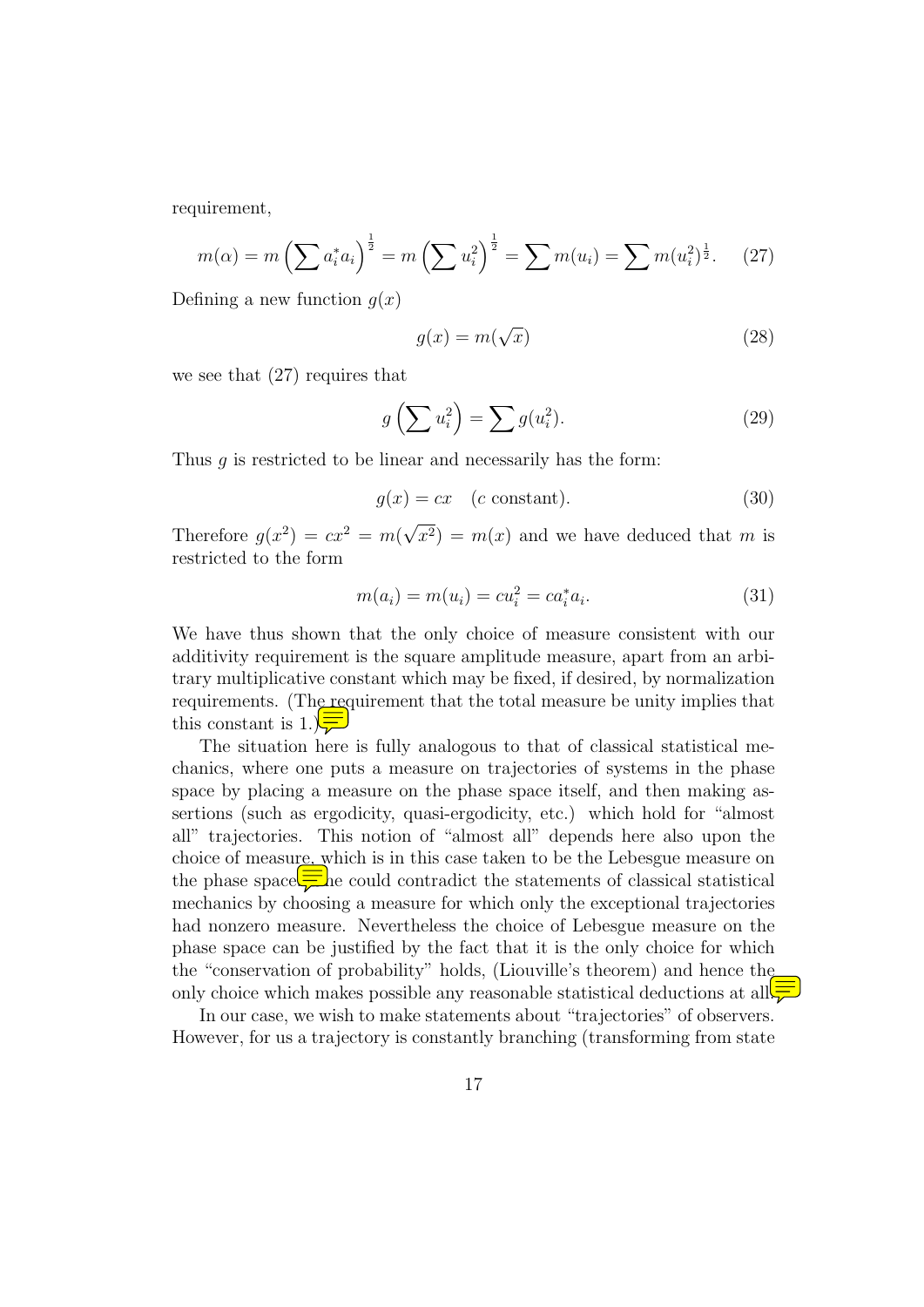to superposition) with each successive measurement. To have a requirement analogous to the "conservation of probability" in the classical case, we demand that the measure assigned to a trajectory at one time shall equal the sum of the measures of its separate branches at a later time.  $\frac{1}{\sqrt{1-\lambda}}$  his is precisely the additivity requirement which we imposed and which leads uniquely to the choice of square-amplitude measure. Our procedure is therefore quite as justified as that of classical statistical mechanics.

Having deduced that there is a unique measure which will satisfy our requirements, the square-amplitude measure, we continue our deduction.  $\sqrt{1-\lambda}$  his measure then assigns to the  $i, j, \dots k$ th element of the superposition (24),

$$
\phi_i^{S_1} \phi_j^{S_2} \cdots \phi_k^{S_r} \psi^{S_{r+1}} \cdots \psi^{S_n} \psi_{[\alpha_i^1, \alpha_j^2, \cdots \alpha_k^r]}^0 \tag{32}
$$

the measure (weight)

$$
M_{ij\cdots k} = (a_i a_j \cdots a_k)^* (a_i a_j \cdots a_k)
$$
\n(33)

so that the observer state with memory configuration  $[\alpha_i^1, \alpha_j^2, \cdots, \alpha_k^r]$  is assigned the measure  $a_i^* a_i a_j^* a_j \cdots a_k^* a_k = M_{ij \cdots k}$ . We see immediately that this is a product measure, namely,

$$
M_{ij\cdots k} = M_i M_j \cdots M_k \tag{34}
$$

where

$$
M_l = a_l^* a_l
$$

so that the measure assigned to a particular memory sequence  $[\alpha_i^1, \alpha_j^2, \ldots, \alpha_k^r]$ is simply the product of the measures for the individual components of the memory sequence. $\sqrt{\frac{1}{n}}$ 

There is a direct correspondence of our measure structure to the probability theory of random sequences. If we regard the  $M_{ij\cdots k}$  as probabilities for the sequences then the sequences are equivalent to the random sequences which are generated by ascribing to each term the *independent* probabilities  $M_l = a_l^* a_l$ . Now probability theory is equivalent to measure theory mathematically, so that we can make use of it, while keeping in mind that all results should be translated back to measure theoretic language.

Thus, in particular, if we consider the sequences to become longer and longer (more and more observations performed) each memory sequence of the final superposition will satisfy any given criterion for a randomly generated sequence, generated by the independent probabilities  $a_l^* a_l$ , except for a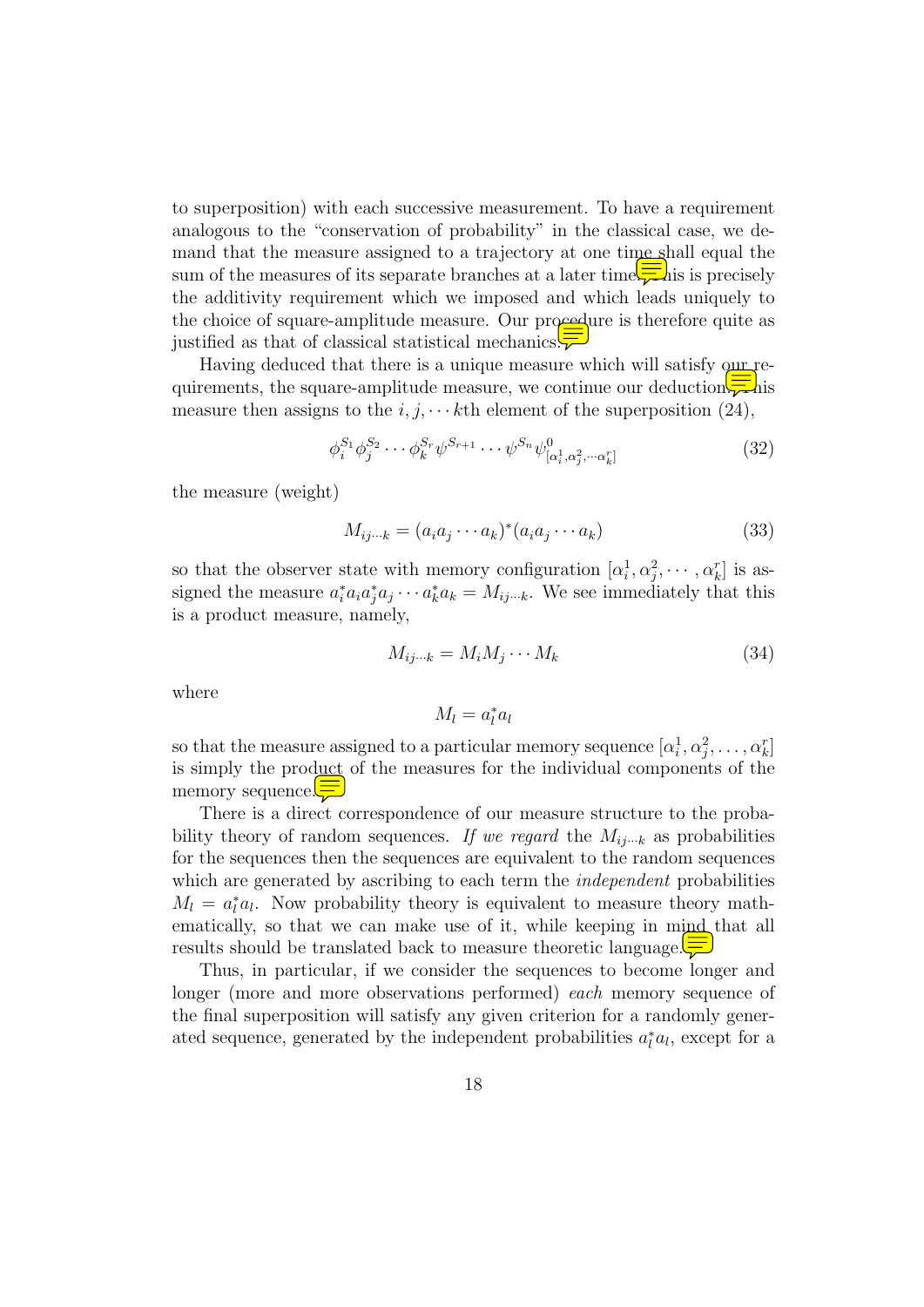set of total measure which tends toward zero as the number of observations becomes unlimited. Hence all averages of functions over *any* memory sequence, including the special case of frequencies, can be computed from the probabilities  $a_i^* a_i$ , except for a set of memory sequences of measure zero. We have therefore shown that the statistical assertions of Process 1 will appear to be valid to the observer, in almost all elements of the superposition  $(24)$ , in the limit as the number of observations goes to infinity.

While we have so far considered only sequences of observations of the same quantity upon identical systems, the result is equally true for arbitrary sequences of observations, as may be verified by writing more general sequences of measurements, and applying Rules 1 and 2 in the same manner as presented here $\sqrt{2}$ 

We can therefore summarize the situation when the sequence of observations is arbitrary, when these observations are made upon the same or different systems in any order, and when the number of observations of each quantity in each system is very large, with the following result:

Except for a set of memory sequences of measure nearly zero, the averages of any functions over a memory sequence can be calculated approximately by the use of the independent probabilities given by Process 1 for each initial observation, on a system, and by the use of the usual transition probabilities for succeeding observations upon the same system. In the limit, as the number of all types of observations goes to infinity the calculation is exact, and the exceptional set has measure zero.

This prescription for the calculation of averages over memory sequences by probabilities assigned to individual elements is precisely that of the conventional "external observation" theory (Process 1). Moreover, these predictions hold for almost all memory sequences. Therefore all predictions of the usual theory will appear to be valid to the observer in amost [sic] all observer states $\sqrt{\frac{1}{n}}$ 

In particular, the uncertainty principle is never violated since the latest measurement upon a system supplies all possible information about the relative system state, so that there is no direct correlation between any earlier results of observation on the system, and the succeeding observation. Any observation of a quantity  $B$ , between two successive observations of quantity A (all on the same system) will destroy the one-one correspondence between the earlier and later memory states for the result of  $A$ . Thus for alternating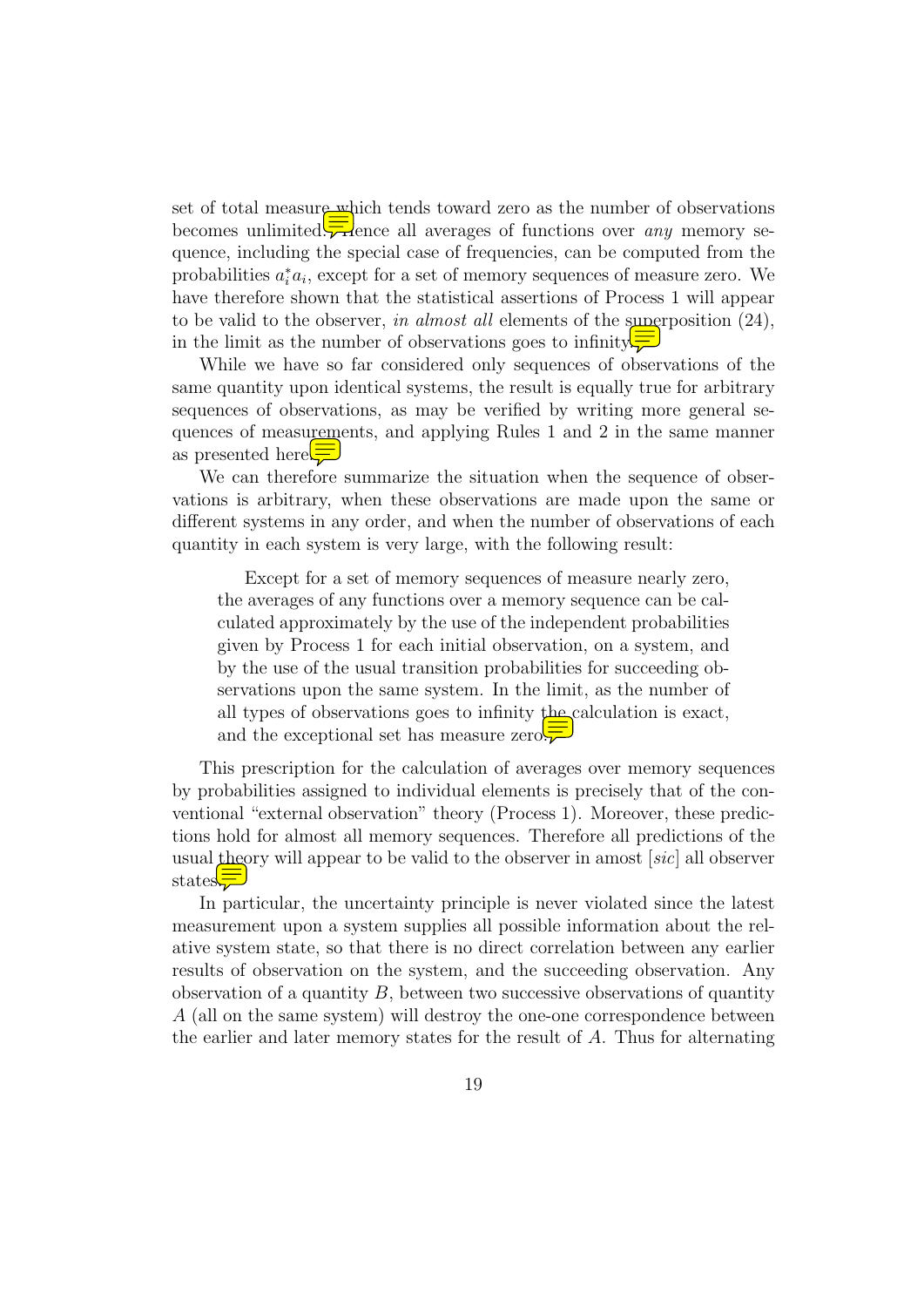observations of different quantities there are fundamental limitations upon the correlations between memory states for the same observed  $q_{\text{max}}$  tity, these limitations expressing the content of the uncertainty principle.

As a final step one may investigate the consequences of allowing several observer systems to interact with (observe) the same object system, as well as to interact with one another (communicate). The latter interaction can be treated simply as an interaction which correlates parts of the memory configuration of one observer with another. When these observer systems are investigated, in the same manner as we have already presented in this section using Rules 1 and 2, one finds that in *all elements* of the final superposition:

1. When several observers have separately observed the same quantity in the object system and then communicated the results to one another they find that they are in agreement. This agreement persists even when an observer performs his observation after the result has been communicated to him by another observer who has performed the observation.

2. Let one observer perform an observation of a quantity A in the object system, then let a second perform an observation of a quantity  $B$  in this object system which does not commute with  $A$ , and finally let the first observer repeat his observation of A. Then the memory system of the first observer will not in general show the same result for both observations. The intervening observation by the other observer of the non-commuting quantity  $B$  prevents the possibility of any one to one correlation between the two observations of  $A.\overline{\overline{\phantom{A}}\phantom{A}}$ 

3. Consider the case where the states of two object systems are correlated, but where the two systems do not interact. Let one observer perform a specified observation on the first system, then let another observer perform an observation on the second system, and finally let the first observer repeat his observation. Then it is found that the first observer always gets the same result both times, and the observation by the second observer has no effect whatsoever on the outcome of the first's observations. Fictitious paradoxes like that of Einstein, Podolsky, and  $Rosen^8$  which are concerned with such correlated, noninteracting systems are easily investigated and clarified in the present scheme. $\equiv$ 

<sup>8</sup>Einstein, Podolsky, and Rosen, Phys. Rev. 47, 777 (1935). For a thorough discussion of the physics of observation, see the chapter by N. Bohr in Albert Einstein, Philosopher-Scientist (The Library of Living Philosophers, Inc., Evanston, 1949).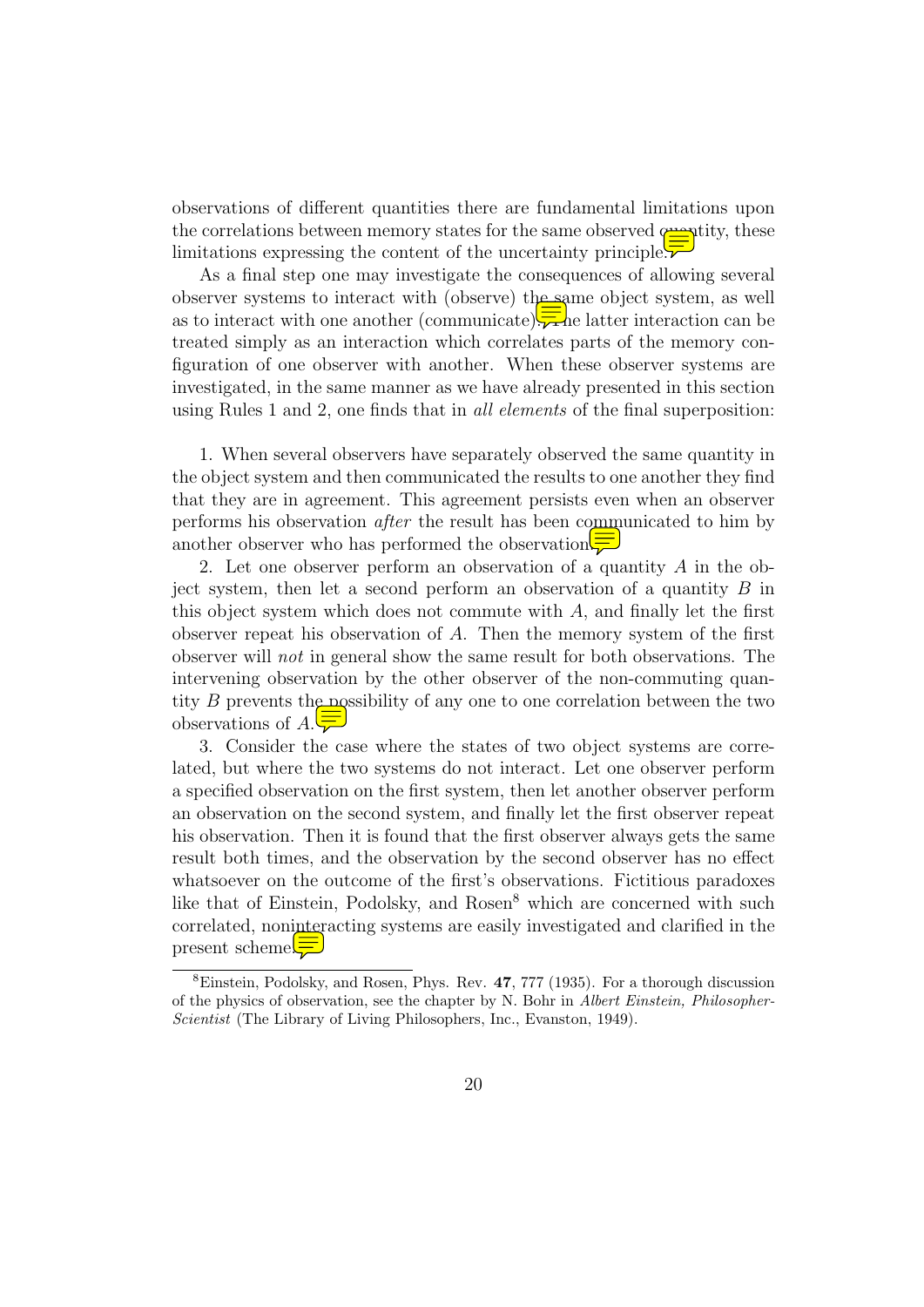Many further combinations of several observers and systems can be studied within the present framework. The results of the present "relative state" formalism agree with those of the conventional "external observation" formalism in all those cases where that familiar machinery is applicable.

In conclusion, the continuous evolution of the state function of a composite system with time gives a complete mathematical model for processes that involve an idealized observer.  $\frac{1}{\sqrt{2}}$  hen interaction occurs, the result of the evolution in time is a superposition of states, each element of which assigns a different state to the memory of the observer. Judged by the state of the memory in almost all of the observer states, the probabilistic conclusion [sic] of the usual "external observation" formulation of quantum theory are valid $\equiv$  other words, pure Process 2 wave mechanics, without any initial probability assertions, leads to all the probability concepts of the familiar formalism. $\sqrt{2}$ 

## 6. Discussion $\overline{\overline{\Xi}}$

The theory based on pure wave mechanics is a conceptually simple, causal theory, which gives predictions in accord with experience.  $\frac{1}{\sqrt{1}}$  constitutes a framework in which one can investigate in detail, mathematically, and in a logically consistent manner a number of sometimes puzzling subjects, such as the measuring process itself and the interrelationship of several observers. Objections have been raised in the past to the conventional or "external observation" formulation of quantum theory on the grounds that its probabilistic features are postulated in advance instead of being derived from the theory itself. We believe that the present "relative-state" formulation meets this objection, while retaining all of the content of the standard formulation.

While our theory ultimately justifies the use of the probabilistic interpretation as an aid to making practical predications, it forms a broader frame in which to understand the consistency of that interpretation.  $\equiv$  this respect it can be said to form a metatheory for the standard theory. It transcends the usual "external observation" formulation, however, in its ability to deal logically with questions of imperfect observation and approximate measure- $\text{men}(\equiv$ 

The "relative state" formulation will apply to **all** forms of quantum mechanics which maintain the superposition principle.  $\overline{A}$  may therefore prove a